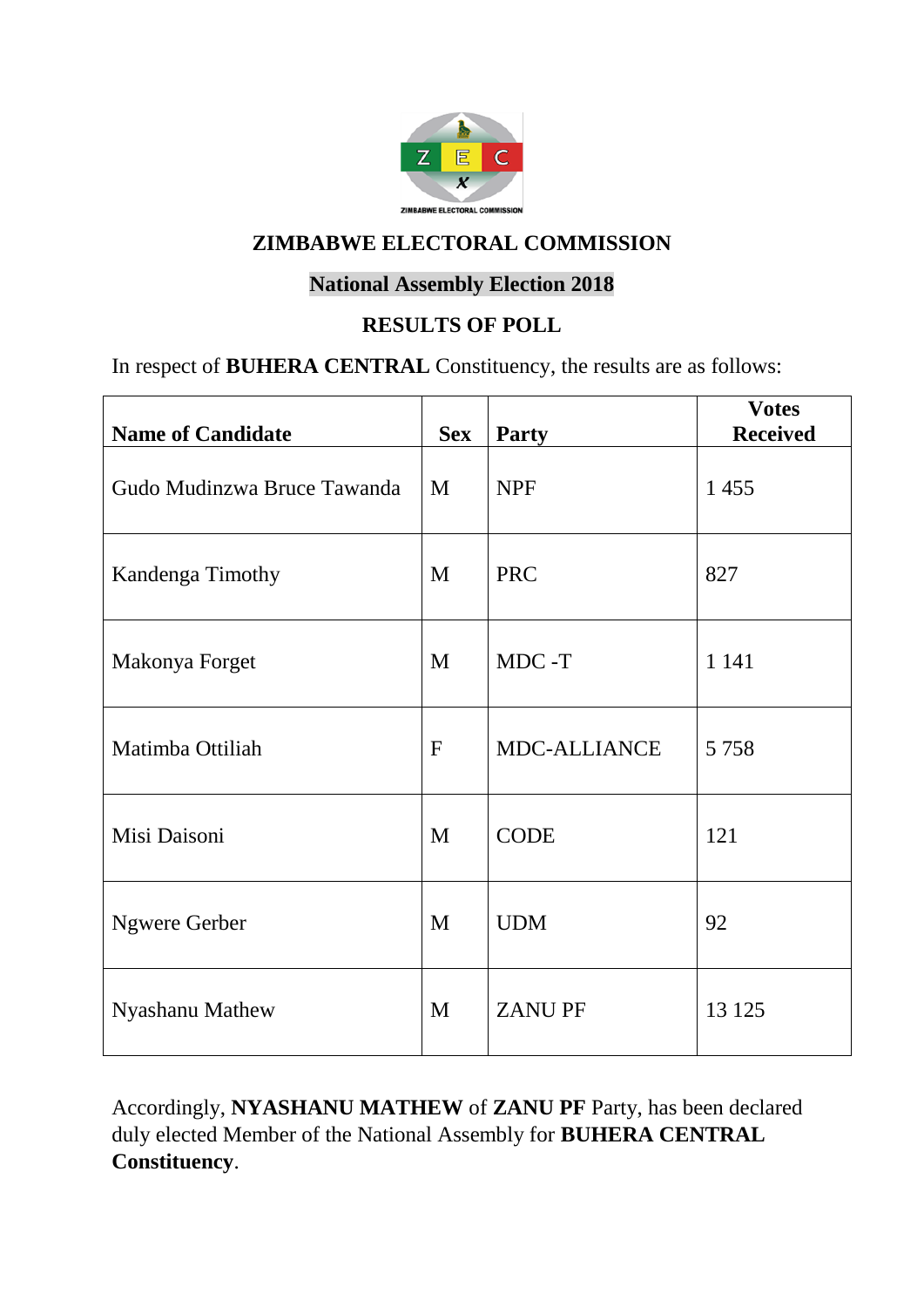

# **National Assembly Election 2018**

#### **RESULTS OF POLL**

# **In respect of BUHERA NORTH Constituency, the results are as follows:**

| <b>Name of Candidate</b>       | <b>Sex</b>   | <b>Party</b>        | <b>Votes</b><br><b>Received</b> |
|--------------------------------|--------------|---------------------|---------------------------------|
|                                | $\mathbf{M}$ | <b>INDEPENDENT</b>  | 88                              |
| Chikwiri Munetsi Lasty         |              |                     |                                 |
|                                | M            | <b>NPF</b>          |                                 |
| Chinamasa Rinashe              |              |                     | 212                             |
|                                | M            | <b>MDC-T</b>        |                                 |
| Chirume Collen                 |              |                     | 491                             |
| Magarangoma Julius             | M            | <b>MDC-ALLIANCE</b> |                                 |
|                                |              |                     | 5 7 5 5                         |
| Mombeyarara Leonard<br>Mukucha | $\mathbf{M}$ | <b>ZIPP</b>         | 99                              |
| <b>Mutomba William</b>         | $\mathbf{M}$ | <b>ZANUPF</b>       | 10 056                          |
|                                |              |                     |                                 |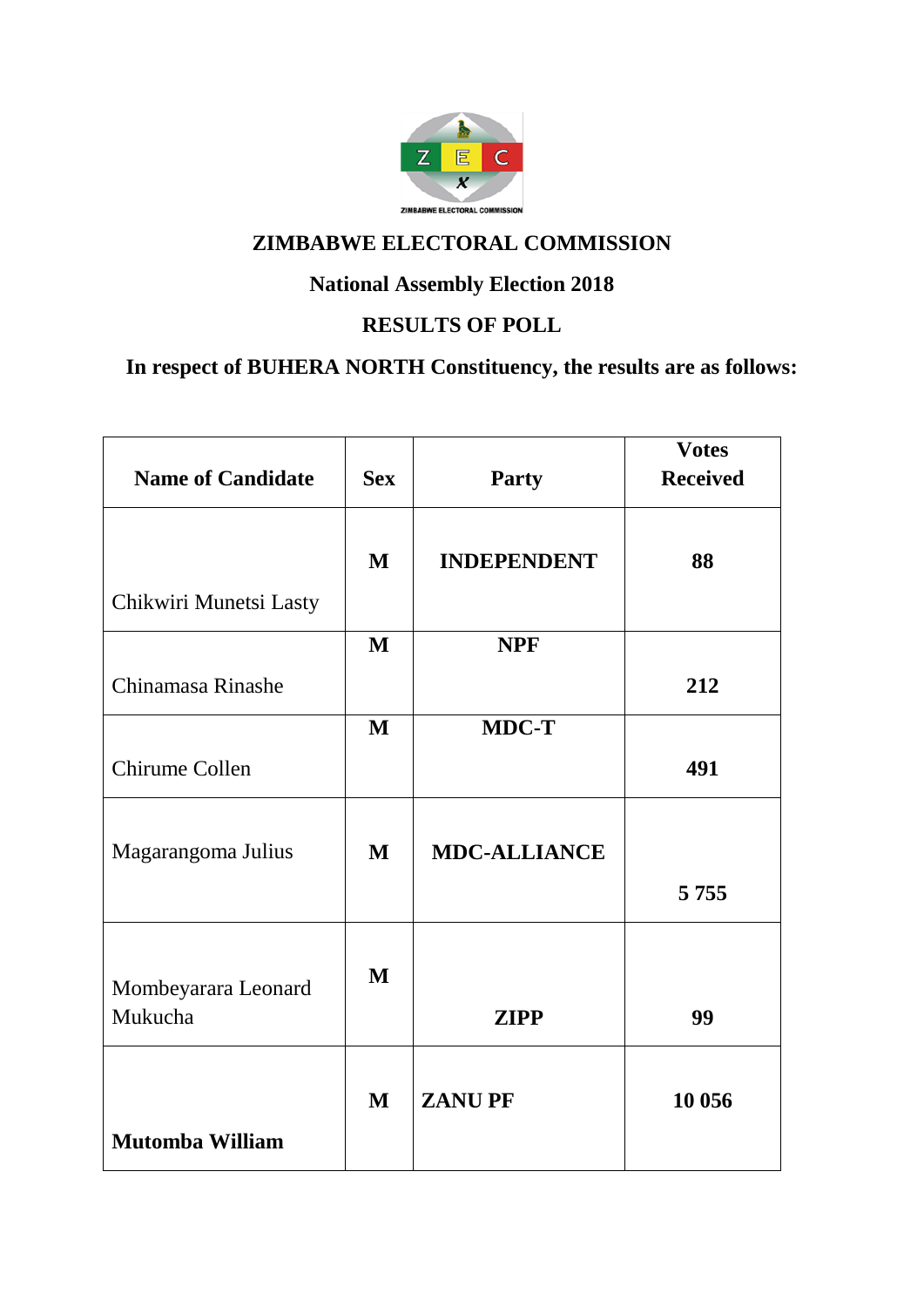| Nyika Rodwell Tendai | M | <b>INDEPENDENT</b> | 27  |
|----------------------|---|--------------------|-----|
| Zvareva Lloyd        | M | <b>PRC</b>         | 220 |

**Accordingly, MUTOMBA WILLIAM of ZANU PF Party, has been declared duly elected Member of the National Assembly for BUHERA NORTH Constituency.**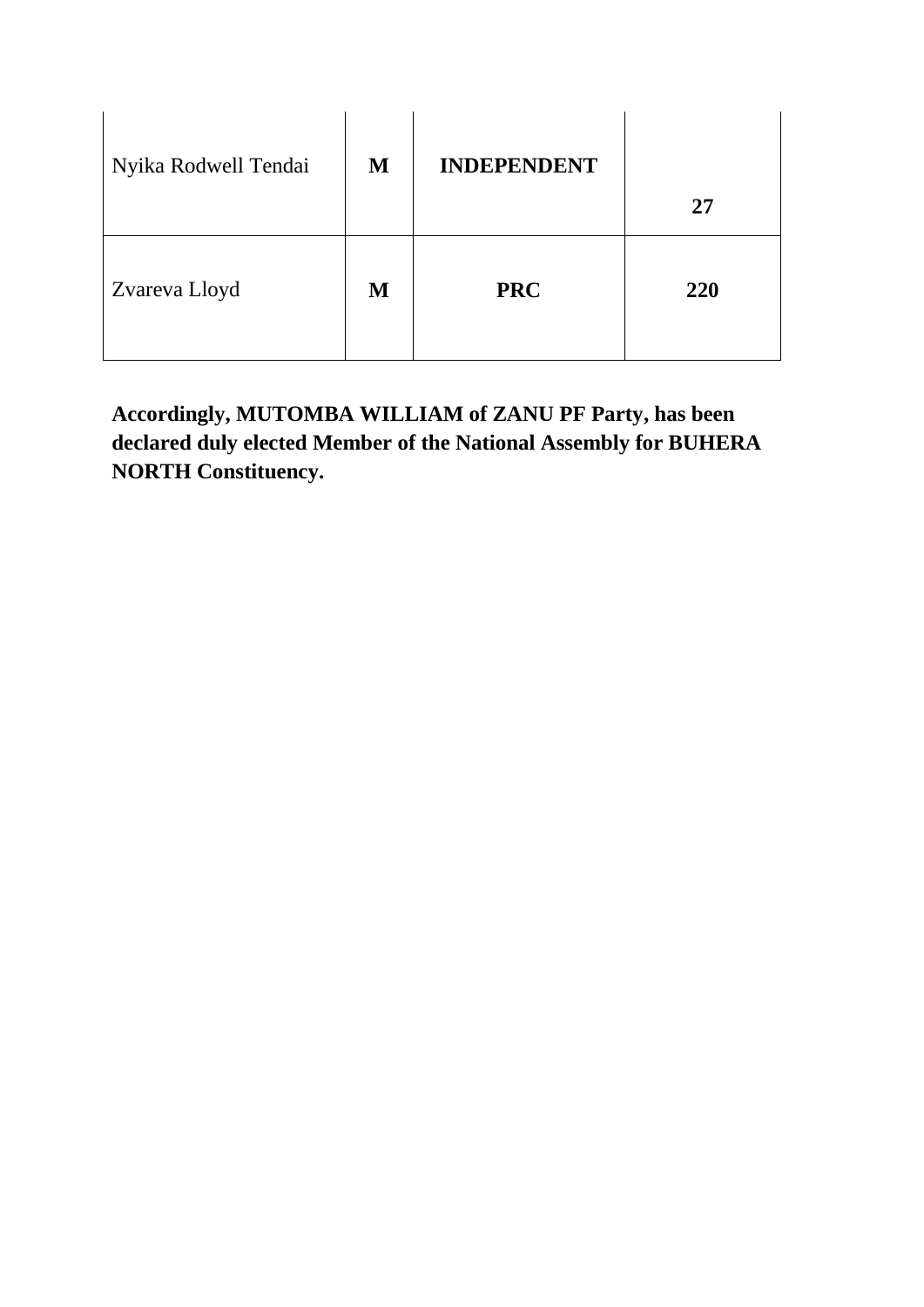

#### **National Assembly Election 2018**

#### **RESULTS OF POLL**

In respect of **BUHERA SOUTH** Constituency, the results are as follows:

| <b>Name of Candidate</b> | <b>Sex</b> | <b>Party</b>                  | <b>Votes Received</b> |
|--------------------------|------------|-------------------------------|-----------------------|
| Chinotimba Joseph        | M          | <b>ZANUPF</b>                 | 13 14 1               |
| Mabika Edwin             | M          | <b>MDC</b><br><b>ALLIANCE</b> | 6 3 2 5               |
| Mudekunye Ngonidzashe    | M          | <b>INDEPENDENT</b>            | 3 7 0 5               |
| Sithole Isaya            | M          | <b>PRC</b>                    | 87                    |
| Mutero Jesmiel           | M          | <b>ZIPP</b>                   | 59                    |

Accordingly, **CHINOTIMBA JOSEPH** of **ZANU PF Party**, has been declared duly elected Member of the National Assembly for **BUHERA SOUTH** Constituency.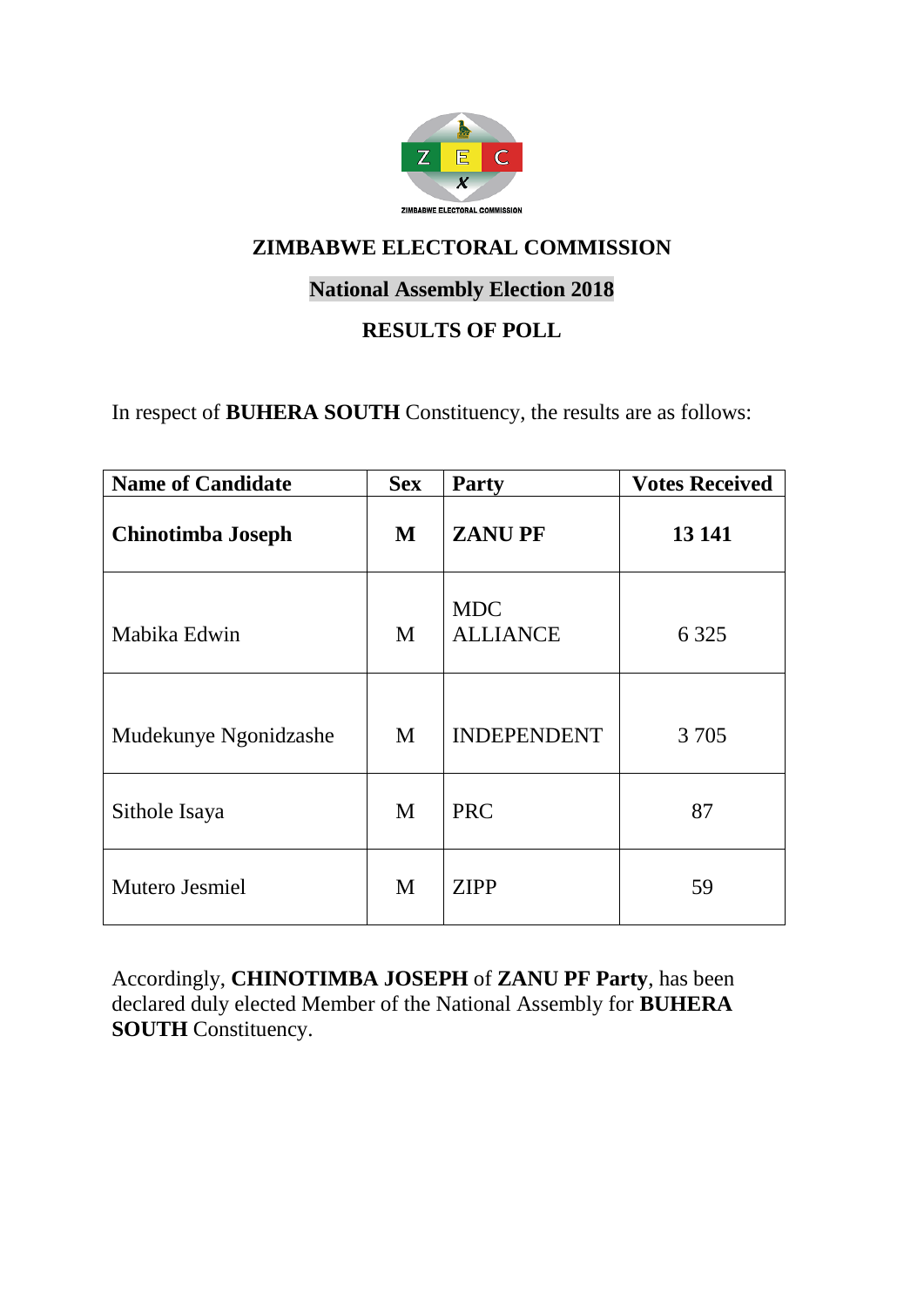

#### **National Assembly Election 2018**

#### **RESULTS OF POLL**

#### **In respect of BUHERA WEST Constituency, the results are as follows:**

| <b>Name of Candidate</b>    | <b>Sex</b> | <b>Party</b>           | <b>Votes Received</b> |
|-----------------------------|------------|------------------------|-----------------------|
| <b>Chiguware Shephard</b>   |            |                        | 275                   |
|                             | M          | Independent            |                       |
| <b>Dzuma Soul</b>           |            |                        | 11901                 |
|                             | M          | <b>ZANU</b> (PF)       |                       |
| <b>Mashangana Owen</b>      |            | People's               | 209                   |
|                             |            | <b>Rainbow</b>         |                       |
|                             | M          | <b>Coalition (PRC)</b> |                       |
| <b>Matewu Jaison Andrew</b> |            |                        | 9227                  |
|                             | M          | <b>MDC-Alliance</b>    |                       |
| Mupungu Kelvin Teurayi      |            |                        | 407                   |
|                             | M          | Independent            |                       |

**Accordingly, DZUMA SOUL of ZANU PF Party, has been declared duly elected Member of the National Assembly for BUHERA WEST Constituency.**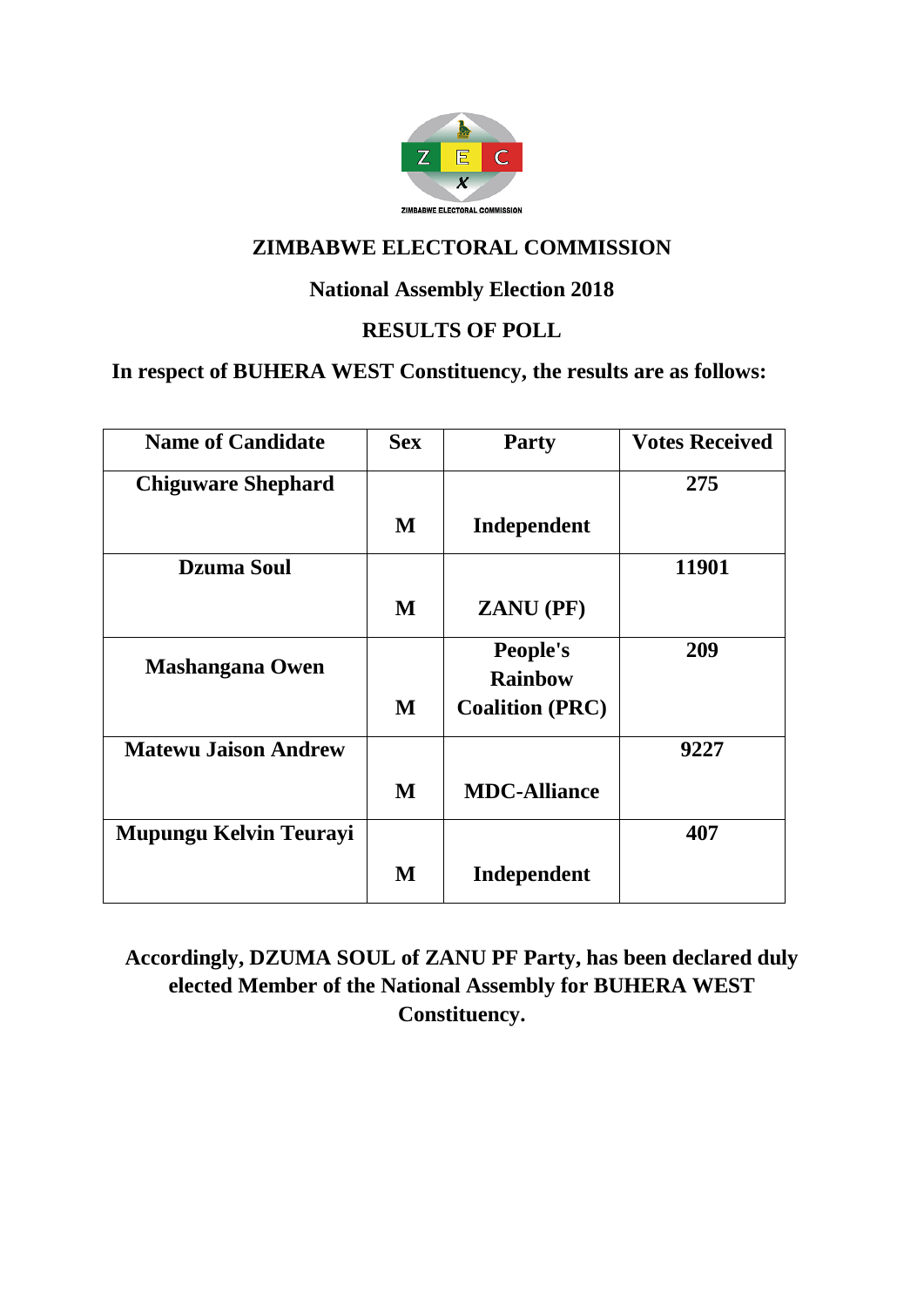

# **National Assembly Election 2018**

## **RESULTS OF POLL**

# **In respect of CHIMANIMANI EAST Constituency, the results are as follows:**

| <b>Name of Candidate</b>      | <b>Sex</b> | <b>Party</b>        | <b>Votes Received</b> |
|-------------------------------|------------|---------------------|-----------------------|
| Chikukwa Macdonald            | M          | <b>PRC</b>          | 711                   |
| Dube Innocent                 | M          | <b>INDEPENDENT</b>  | 217                   |
| <b>Gwizah Maibah James</b>    | M          | <b>CODE</b>         | 174                   |
| Mahwendepi Batsirayi<br>Enock | M          | <b>INDEPENDENT</b>  | 228                   |
| Mudhluli Maxwell              | M          | <b>MDC-ALLIANCE</b> | 3034                  |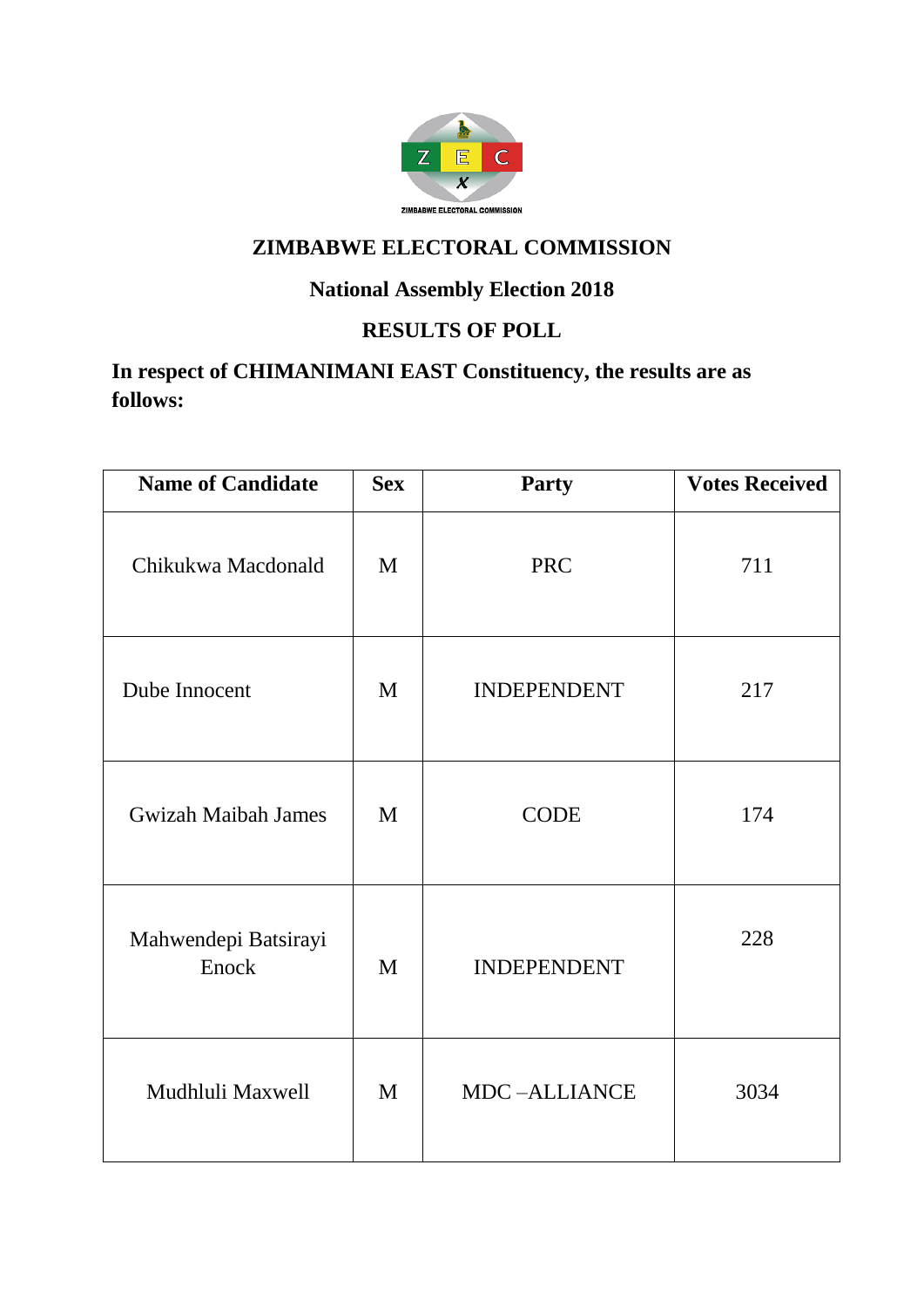| Mukwayo Prudence         | $\mathbf{F}$ | <b>NCA</b>    | 81    |
|--------------------------|--------------|---------------|-------|
| Muusha Patrick           | M            | <b>FZC</b>    | 75    |
| <b>Sacco Joshua Kurt</b> | M            | <b>ZANUPF</b> | 16492 |

Accordingly, **SACCO JOSHUA KURT** of **ZANU PF** Party has been declared duly elected Member of the National Assembly for CHIMANIMANI EAST Constituency.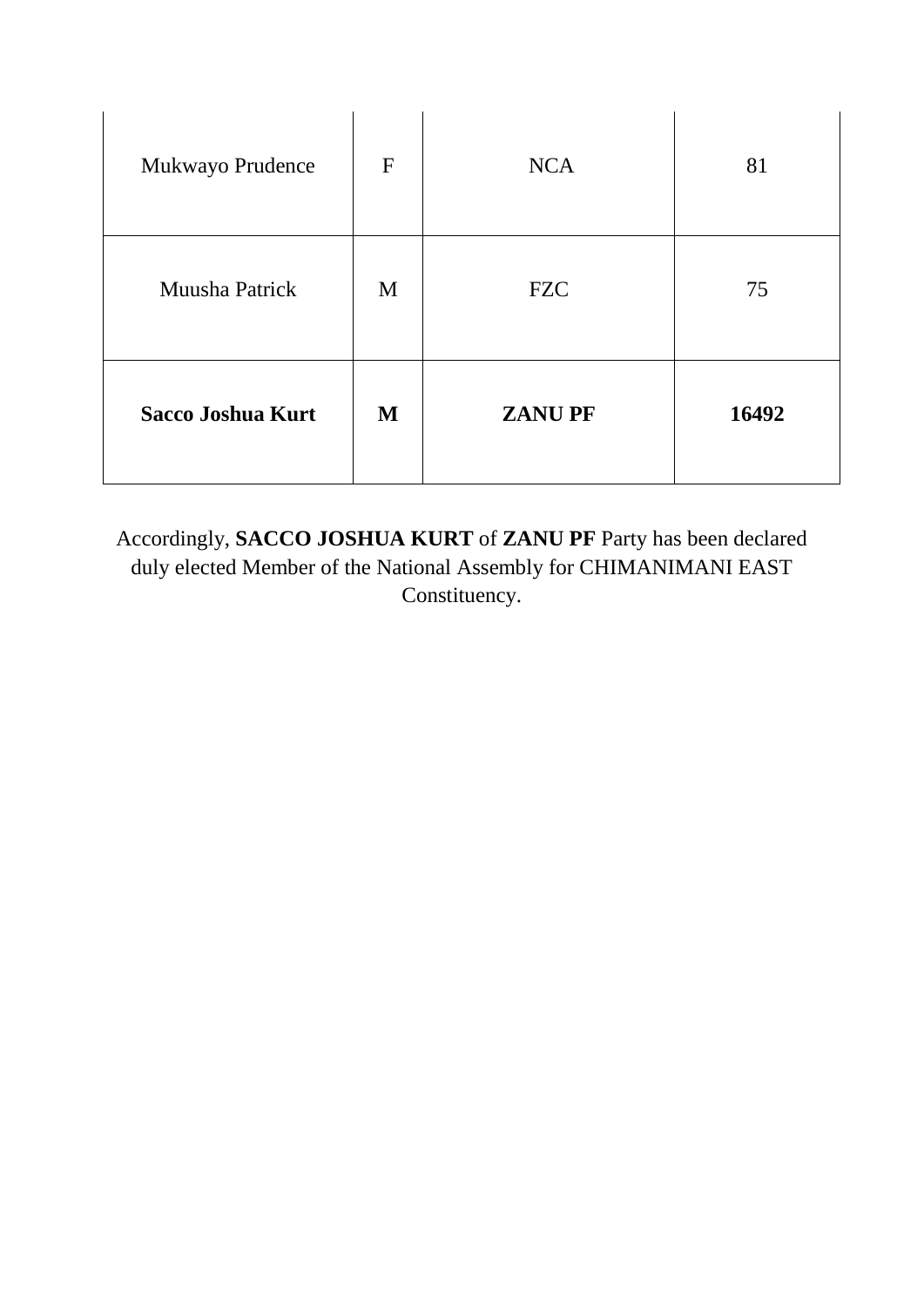

# **National Assembly Election 2018**

#### **RESULTS OF POLL**

In respect of **CHIMANIMANI WEST** Constituency, the results are as follows:

| <b>Name of Candidate</b>                | <b>Sex</b>   | <b>Party</b>                 | <b>Votes</b><br><b>Received</b> |
|-----------------------------------------|--------------|------------------------------|---------------------------------|
| <b>Bata Nomatter</b>                    | $\mathbf{F}$ | <b>CODE</b>                  | 166                             |
| <b>Chauke Alexander</b>                 | M            | <b>ZDU</b>                   | 191                             |
| Jinga Tinashe                           | M            | MDC-T                        | $\overline{0}$                  |
| Kashiri John Wesley                     | M            | <b>PRC</b>                   | 113                             |
| Mambakwe Panganai                       | M            | #1980 CHINHU<br><b>CHEDU</b> | 66                              |
| <b>Matiashe Canaan</b>                  | M            | <b>MDC-Alliance</b>          | 9199                            |
| <b>Matsikenyere</b><br><b>Nokuthula</b> | F            | <b>ZANUPF</b>                | 10757                           |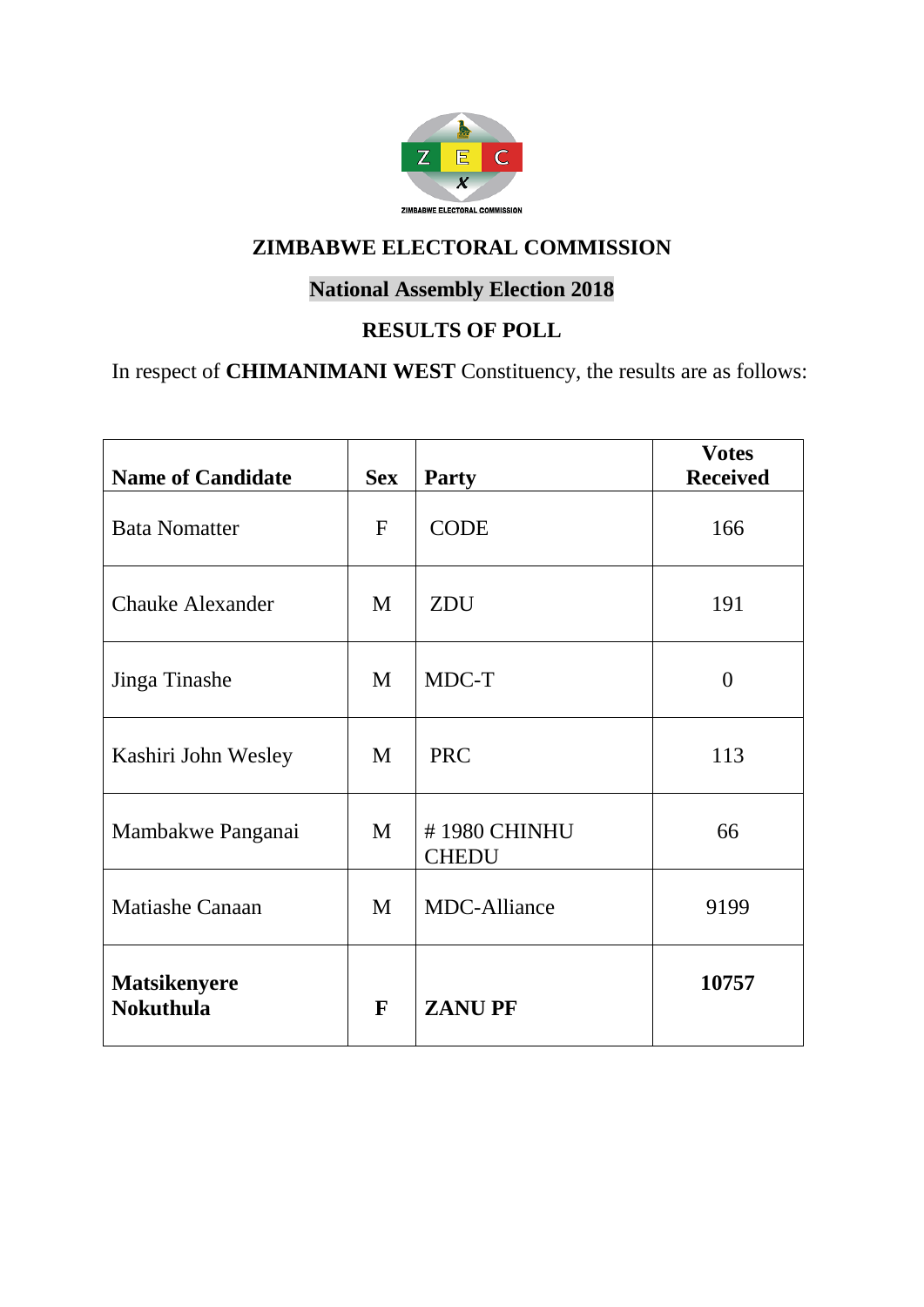# Accordingly, **MATSIKENYERE NOKUTHULA** of **ZANU PF Party**, has been declared duly elected Member of the National Assembly for **CHIMANIMANI WEST** Constituency.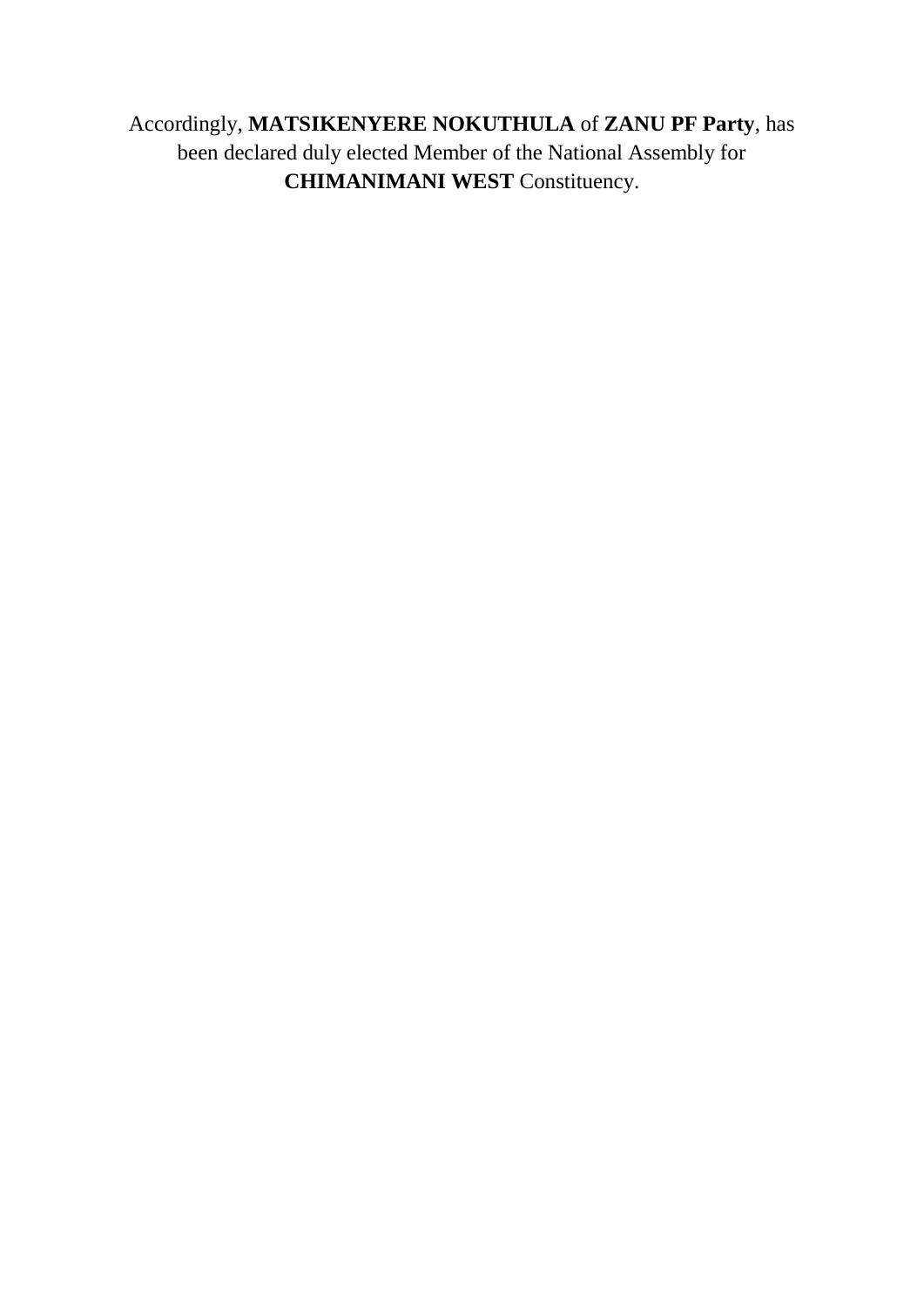

#### **National Assembly Election 2018**

#### **RESULTS OF POLL**

**In respect of CHIPINGE CENTRAL Constituency, the results are as follows:**

| <b>Name of Candidate</b>  | <b>Sex</b> | <b>Party</b>        | <b>Votes Received</b> |
|---------------------------|------------|---------------------|-----------------------|
| <b>Dhlumo Livingstone</b> | M          | <b>MDC</b> Alliance | 7606                  |
| Dube Robert               | M          | MDC-T               | 1037                  |
| Machingura Raymore        | M          | <b>ZANUPF</b>       | 12167                 |
| Muhlupeko Vhurande        | M          | <b>NCA</b>          | 146                   |
| <b>Maremudze Notion</b>   | M          | <b>ZIPP</b>         | 146                   |
| Mathabuka Shingai         | M          | <b>PRC</b>          | 898                   |

**Accordingly, MACHINGURA RAYMOND of ZANU PF Party, has been declared duly elected Member of the National Assembly for CHIPINGE CENTRAL Constituency.**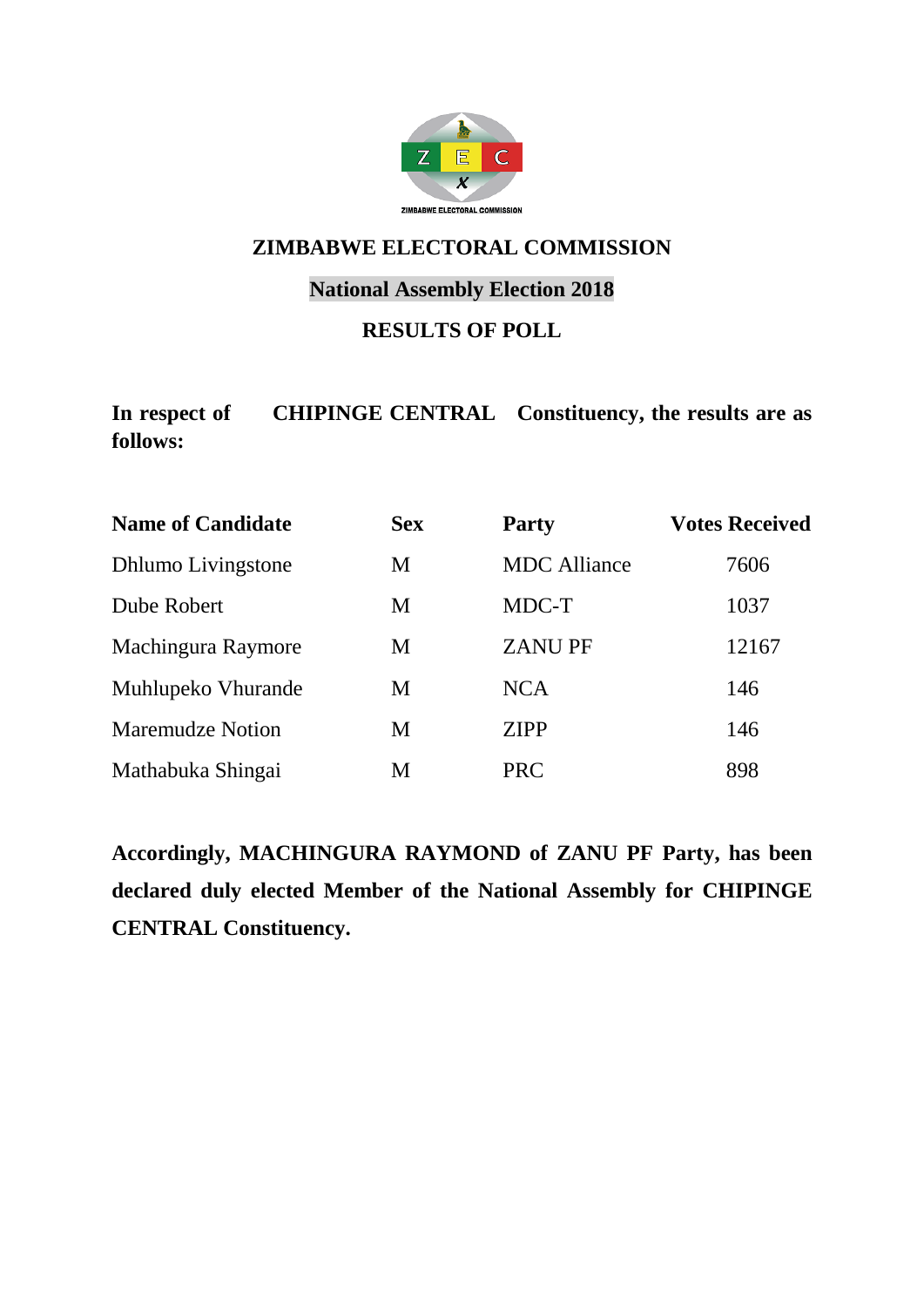

#### **National Assembly Election 2018**

#### **RESULTS OF POLL**

#### **In respect of CHIPINGE EAST Constituency, the results are as follows:**

| <b>Name of Candidate</b>    | <b>Sex</b> | <b>Party</b>        | <b>Votes Received</b> |
|-----------------------------|------------|---------------------|-----------------------|
| Mlambo Win Busayi Juyana    | M          | Zanu PF             | 8349                  |
| Mlambo Mathias Matewu       | M          | <b>MDC</b> Alliance | 8967                  |
| <b>Masunungure Lovemore</b> | M          | <b>PRC</b>          | 765                   |
| Mwarera Joseph Taurayi      | М          | <b>NCA</b>          | 137                   |

**Accordingly, MLAMBO MATHIAS MATEWU of MDC ALLIANCE Party, has been declared duly elected Member of the National Assembly for CHIPINGE EAST Constituency.**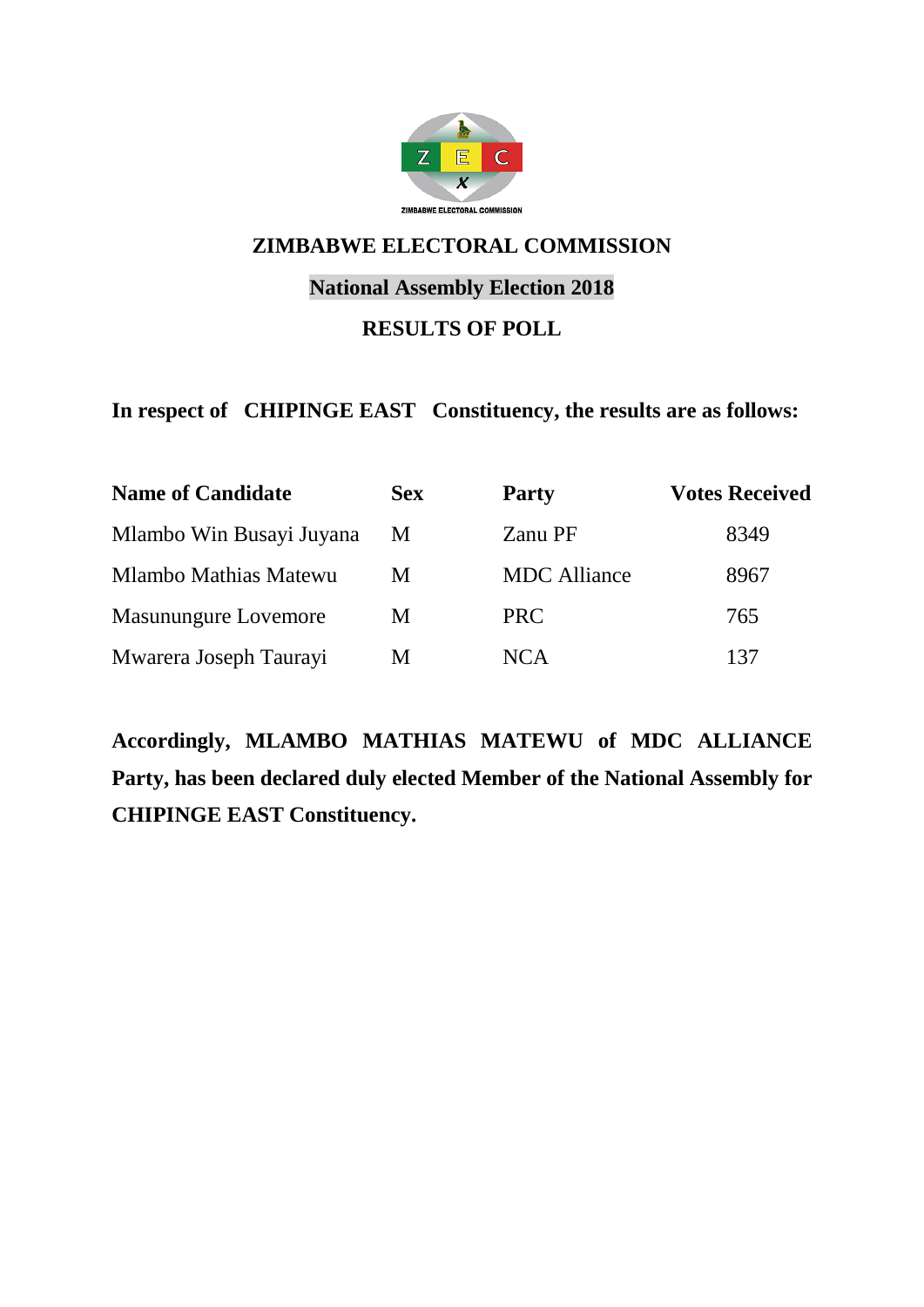

#### **National Assembly Election 2018**

#### **RESULTS OF POLL**

In respect of **CHIPINGE SOUTH** Constituency, the results are as follows:

| <b>Name of Candidate</b>               | <b>Sex</b> | <b>Party</b>       | <b>Votes</b><br><b>Received</b> |
|----------------------------------------|------------|--------------------|---------------------------------|
| <b>CHIORORO</b><br>KUDAKWASHE FREEMAN  | M          | <b>INDEPENDENT</b> | 723                             |
| <b>HLATYWAYO CLIFFORD</b>              | M          | MDC-ALLIANCE       | 7870                            |
| <b>KUMBULA</b><br><b>KUDAKWASHE</b>    | M          | <b>ZIPP</b>        | 253                             |
| <b>MOYANA JERRY</b><br><b>MATINAKA</b> | M          | <b>INDEPENDENT</b> | 2 3 6 6                         |
| <b>MUHAMBA VHULA</b>                   | M          | <b>CODE</b>        | 107                             |
| MUPAKATI TAKAWIRA                      | M          | <b>NCA</b>         | 238                             |
| PORUSINGAZI ENOCK                      | M          | <b>ZANUPF</b>      | 9 3 8 2                         |

Accordingly, **PORUSINGAZI ENOCK** of **ZANU PF Party**, has been declared duly elected Member of the National Assembly for **CHIPINGE SOUTH** Constituency.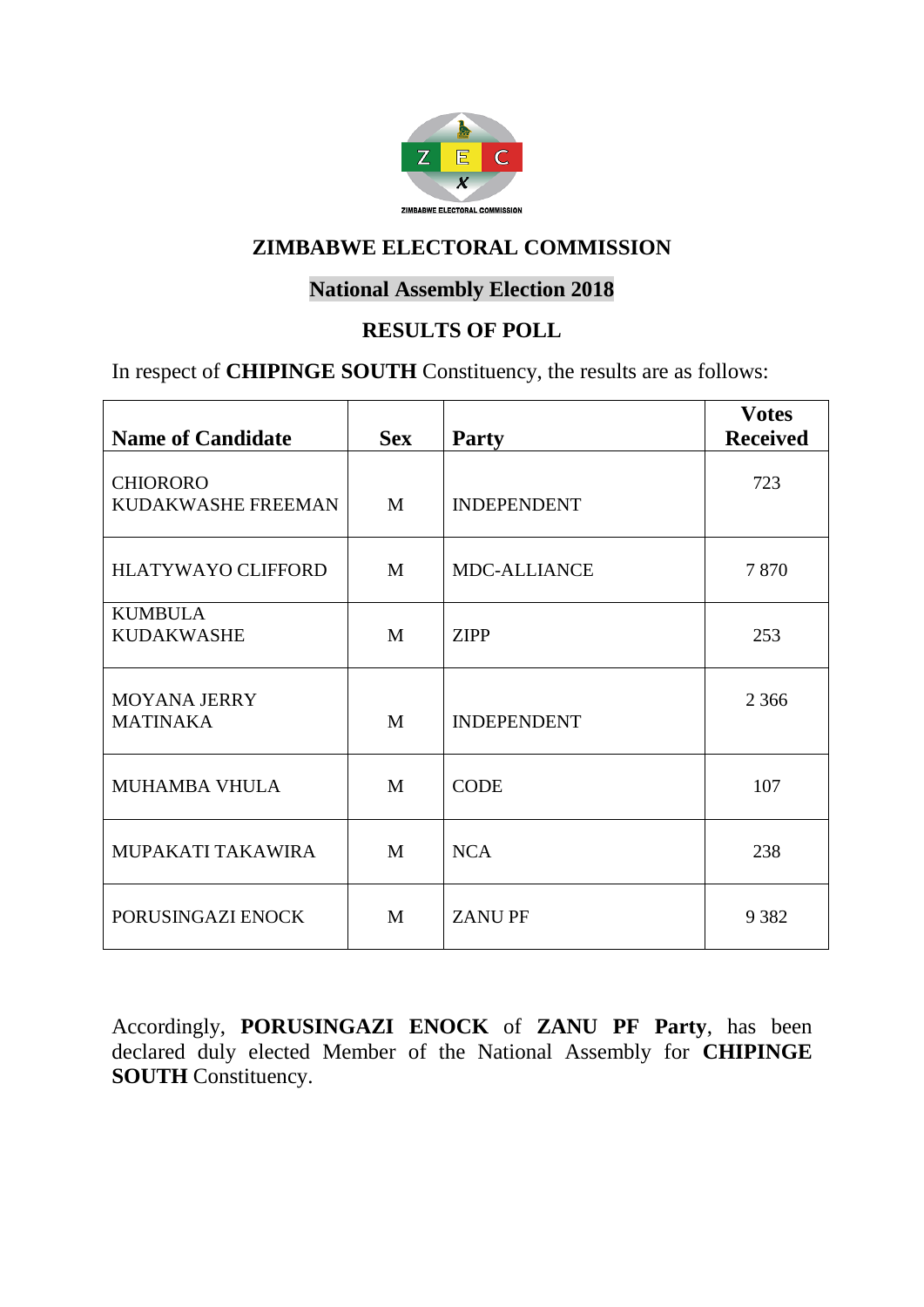

# **ZIMBABWE ELECTORAL COMMISSION National Assembly Election 2018 RESULTS OF POLL**

#### **In respect of CHIPINGE WEST Constituency, the results are as follows:**

| <b>Name of Candidate</b> | <b>Sex</b>  | <b>Party</b>        | <b>Votes Received</b> |
|--------------------------|-------------|---------------------|-----------------------|
| Nyamudeza Sibonile       | M           | <b>MDC</b> Alliance | 8754                  |
| Chimwamurombe Adam       | M           | Zanu PF             | 6475                  |
| Mhlanga Robert Peter     | M           | <b>NCA</b>          | 410                   |
| Saungweme Lovemore       | M           | <b>NPF</b>          | 121                   |
| Chateya Daisy            | $\mathbf F$ | <b>PRC</b>          | 272                   |

**Accordingly, NYAMUDEZA SIBONILE of MDC ALLIANCE Party, has been declared duly elected Member of the National Assembly for CHIPINGE WEST Constituency.**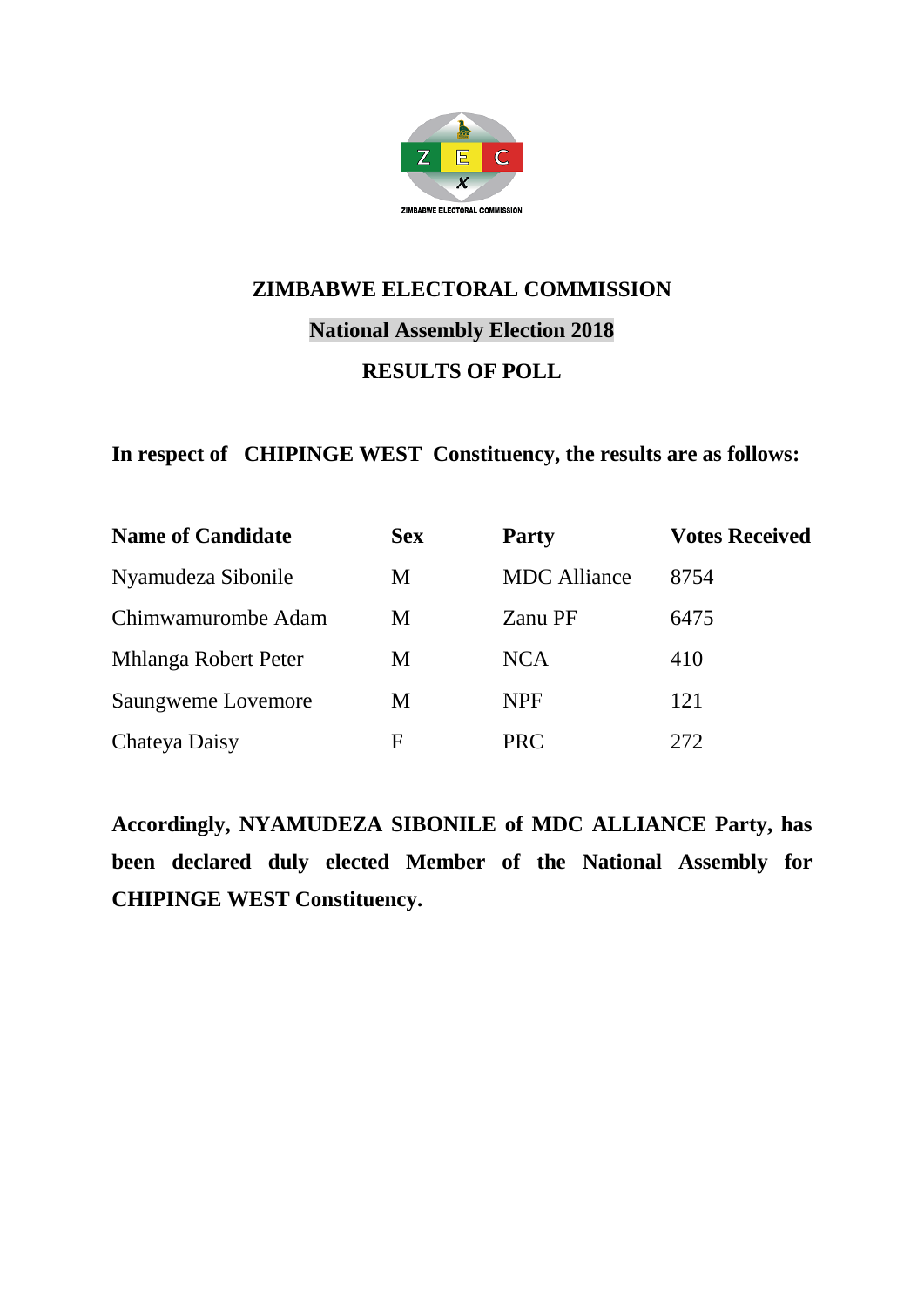

#### **National Assembly Election 2018**

## **RESULTS OF POLL**

In respect of **DANGAMVURA/CHIKANGA** Constituency, the results are as follows:

| <b>Name of Candidate</b>             | <b>Sex</b>   | <b>Party</b>        | <b>Votes</b><br><b>Received</b> |
|--------------------------------------|--------------|---------------------|---------------------------------|
| <b>CHIPANGA HOSIA</b>                | M            | <b>INDEPENDENT</b>  | 1 3 8 5                         |
| <b>CHOTO NGONI</b>                   | M            | <b>ZIPP</b>         | 520                             |
| <b>JERIMANI ALEC</b>                 | $\mathbf{M}$ | CP                  | 282                             |
| KADZERE CHENGETAI<br><b>RICHARD</b>  | M            | <b>INDEPENDENT</b>  | 327                             |
| <b>MACHIKWA EMMANUEL</b>             | M            | <b>APA</b>          | 170                             |
| MAERESERA TAZIVEYI<br><b>RAJAB</b>   | $\mathbf{M}$ | <b>PRC</b>          | 266                             |
| MUDEHWE TENDAYI<br><b>LYNNET</b>     | $\mathbf{F}$ | MDC-T               | 2818                            |
| MUPFUMI ISAU FUNGAI                  | M            | <b>ZANUPF</b>       | 9856                            |
| MUTSEYAMI CHAPFIWA<br><b>PROSPER</b> | M            | <b>MDC-ALLIANCE</b> | 32 381                          |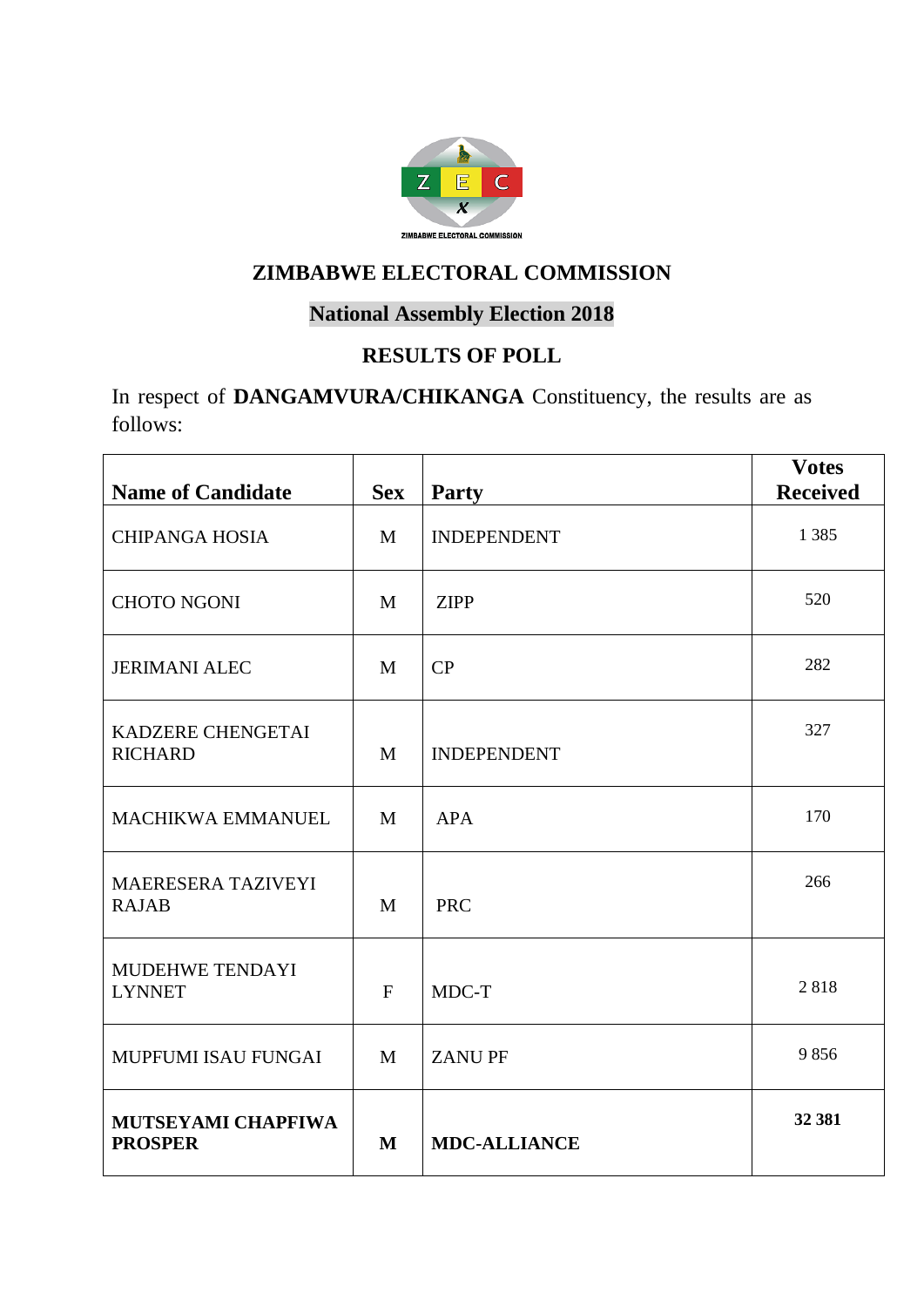| <b>NYAMANDE HATIZIVI</b><br><b>JOACHEM</b> | M            | <b>INDEPENDENT</b> | 899 |
|--------------------------------------------|--------------|--------------------|-----|
| NYAZENGA MISHECK                           | M            | <b>INDEPENDENT</b> | 42  |
| <b>RUSIKE JUDITH</b>                       | $\mathbf{F}$ | ZDU                | 102 |
| <b>TETENA TARISAI</b>                      | M            | #1980 CHINHU CHEDU | 22  |
| TSIKIWA NORMAN                             | M            | <b>INDEPENDENT</b> | 142 |
| <b>ZIDUCHE MERCY</b>                       | F            | <b>NCA</b>         | 172 |

Accordingly, **MUTSEYAMI CHAPFIWA PROSPER** of **MDC-ALLIANCE** Party, has been declared duly elected Member of the National Assembly for **DANGAMVURA/CHIKANGA** Constituency.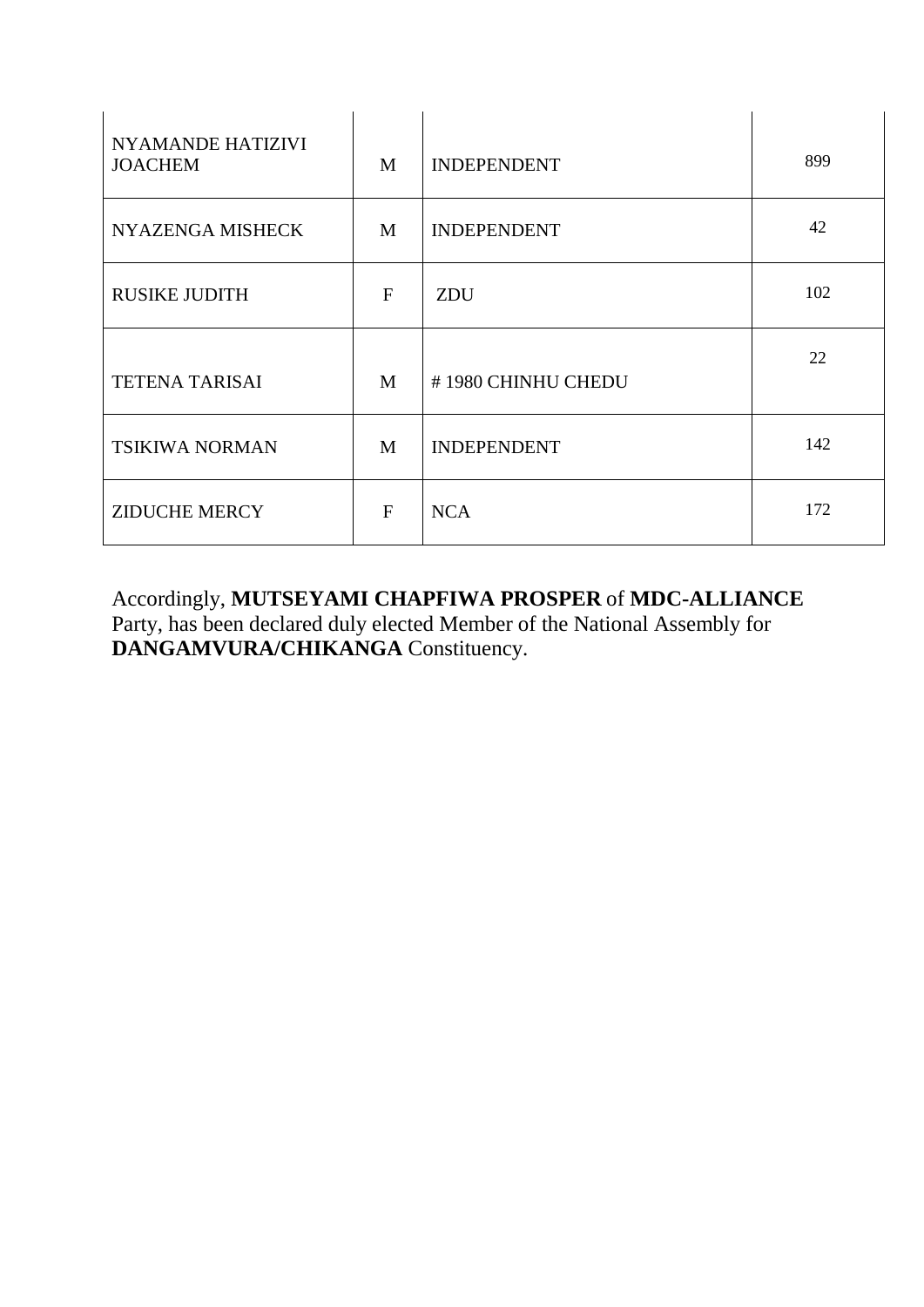

# **National Assembly Election 2018**

## **RESULTS OF POLL**

In respect of **HEADLANDS** Constituency, the results are as follows:

| <b>Name of Candidate</b>                     | <b>Sex</b>   | <b>Party</b>       | <b>Votes</b><br><b>Received</b> |
|----------------------------------------------|--------------|--------------------|---------------------------------|
| <b>CHINGOSHO</b><br><b>CHRISTOPHER PETER</b> | M            | <b>ZANUPF</b>      | 13798                           |
| CHIRIPAMBERI TAURAI<br><b>WILLIAM</b>        | $\mathbf{M}$ | <b>INDEPENDENT</b> | 1536                            |
| <b>CHIRO CLIFORD</b>                         | M            | <b>BZA</b>         | 168                             |
| <b>CHITAURO KINGSTON</b>                     | M            | MDC-T              | 2 1 9 0                         |
| <b>CHIUNYA VENGAI</b><br><b>GODFREY</b>      | M            | #1980 CHINHU CHEDU | 63                              |
| <b>GONESO CANAAN</b>                         | M            | <b>ZIPP</b>        | 79                              |
| <b>JINDU PHILLIP</b>                         | M            | <b>INDEPENDENT</b> | 299                             |
| <b>JULIUS LASTONE</b>                        | M            | <b>CODE</b>        | 94                              |
| <b>KAUNYE JAMES</b>                          | M            | <b>PRC</b>         | 165                             |
| MUKARATIRWA ALBERT                           | M            | MDC-ALLIANCE       | 4880                            |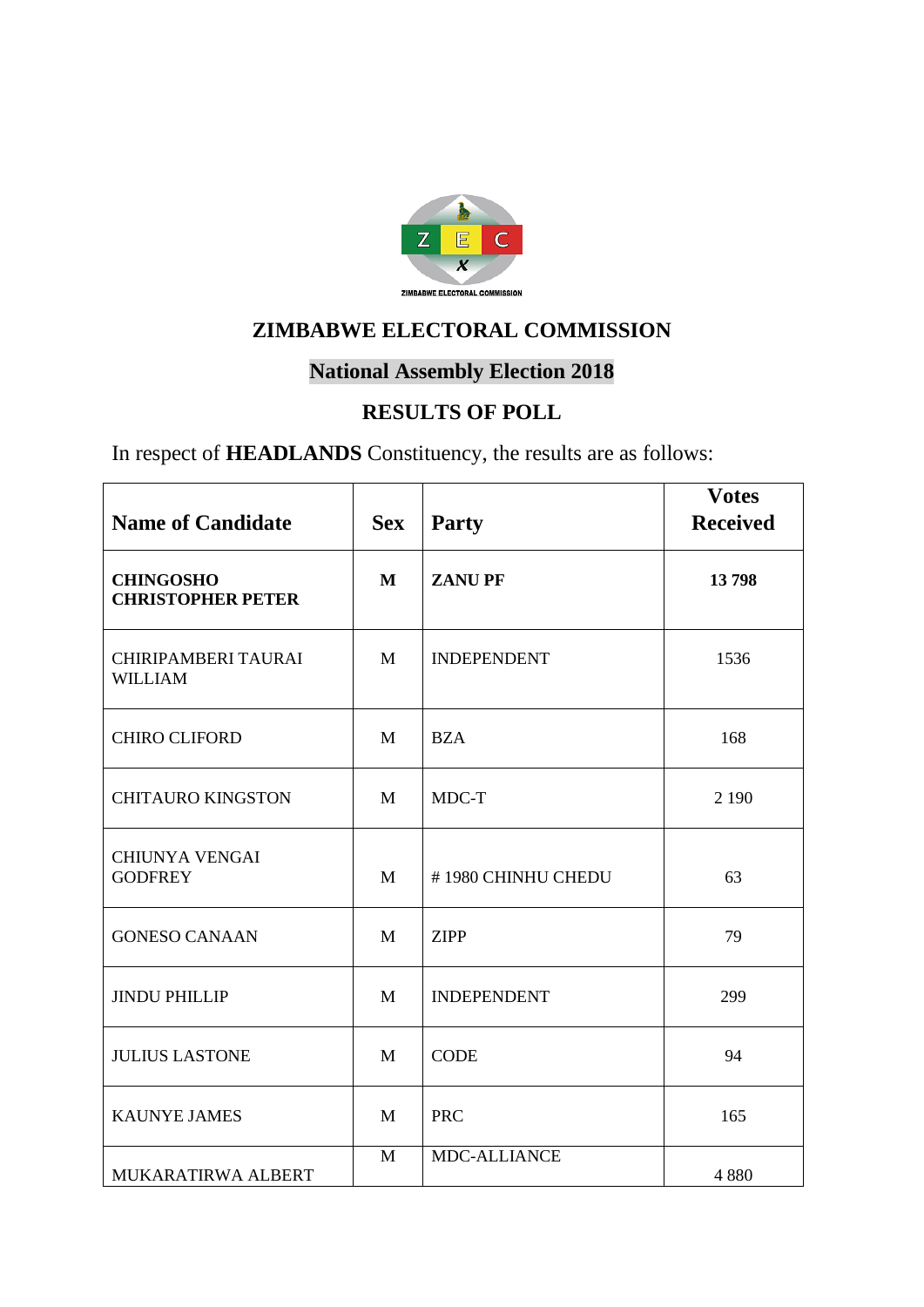| <b>MUTOWA CHRISWELL</b>  | M | <b>NCA</b>           | 28 |
|--------------------------|---|----------------------|----|
| <b>SIBANDA LAWRENCE</b>  | M | <b>INDEPENDENT</b>   | 63 |
| <b>TANDI KEDDY CLIFF</b> | M | <b>MAAT ZIMBABWE</b> | 69 |

Accordingly, **CHINGOSHO CHRISTOPHER PETER** of **ZANU PF** Party, has been declared duly elected Member of the National Assembly for **HEADLANDS Constituency**.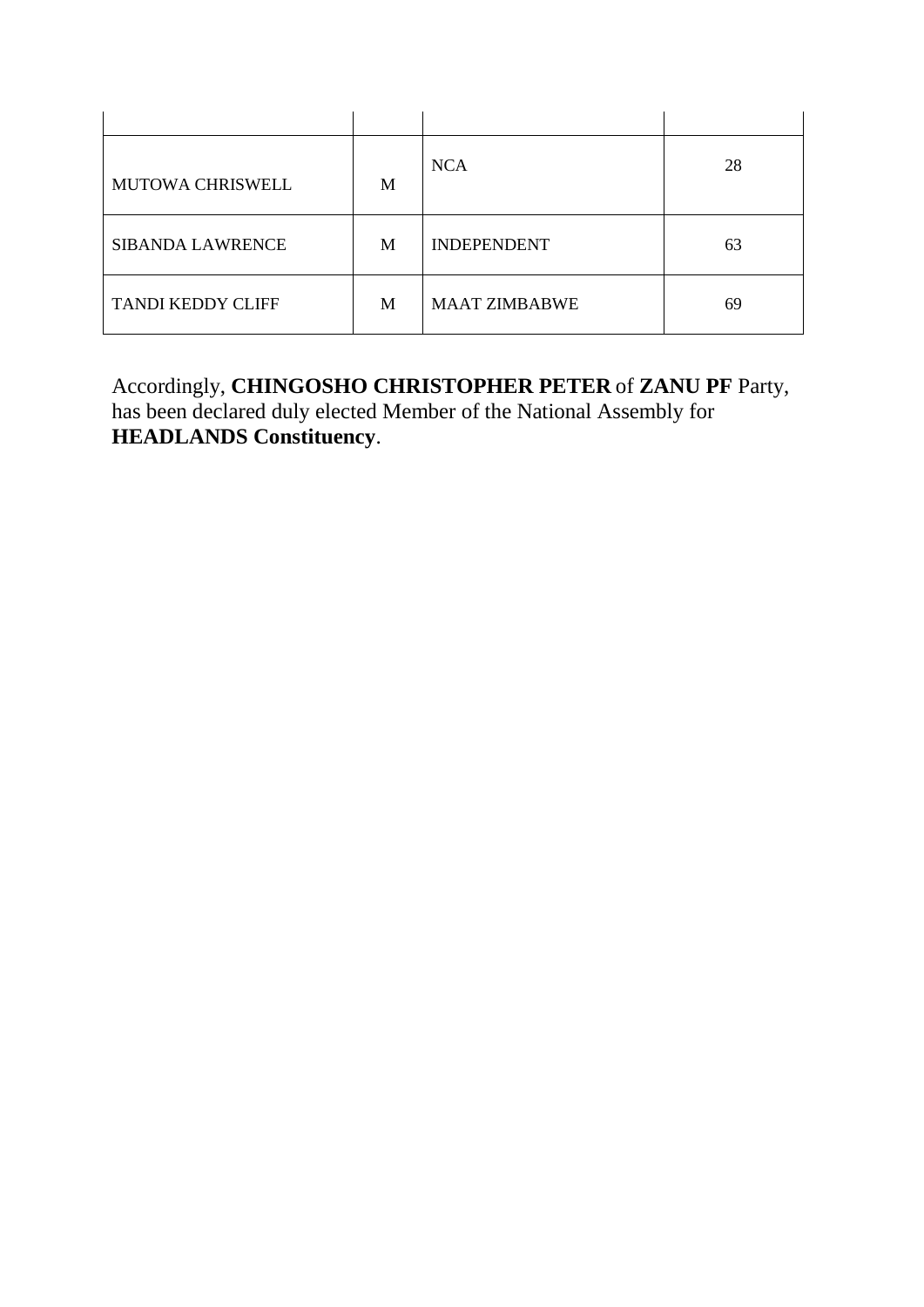

#### **National Assembly Election 2018**

#### **RESULTS OF POLL**

In respect of **MAKONI CENTRAL** Constituency, the results are as follows:

| <b>Name of Candidate</b>  | <b>Sex</b>  | <b>Party</b>          | <b>Votes</b><br><b>Received</b> |
|---------------------------|-------------|-----------------------|---------------------------------|
| <b>Tekeshe David</b>      | M           | <b>MDC-ALLIANCE</b>   | 12531                           |
| Chinamasa Patrick Anthony | M           | <b>ZANUPF</b>         | 9 2 5 6                         |
| Chasara Nesbert Pfunya    | M           | <b>UDA</b>            | 304                             |
| Matope Juliet             | $\mathbf F$ | <b>NCA</b>            | 191                             |
| Mukaka Shepherd           | M           | #1980 CHINHU<br>CHEDU | 59                              |

Accordingly, **TEKESHE DAVID** of **MDC-ALLIANCE** Party has been declared duly elected Member of the National Assembly for **MAKONI CENTRAL Constituency**.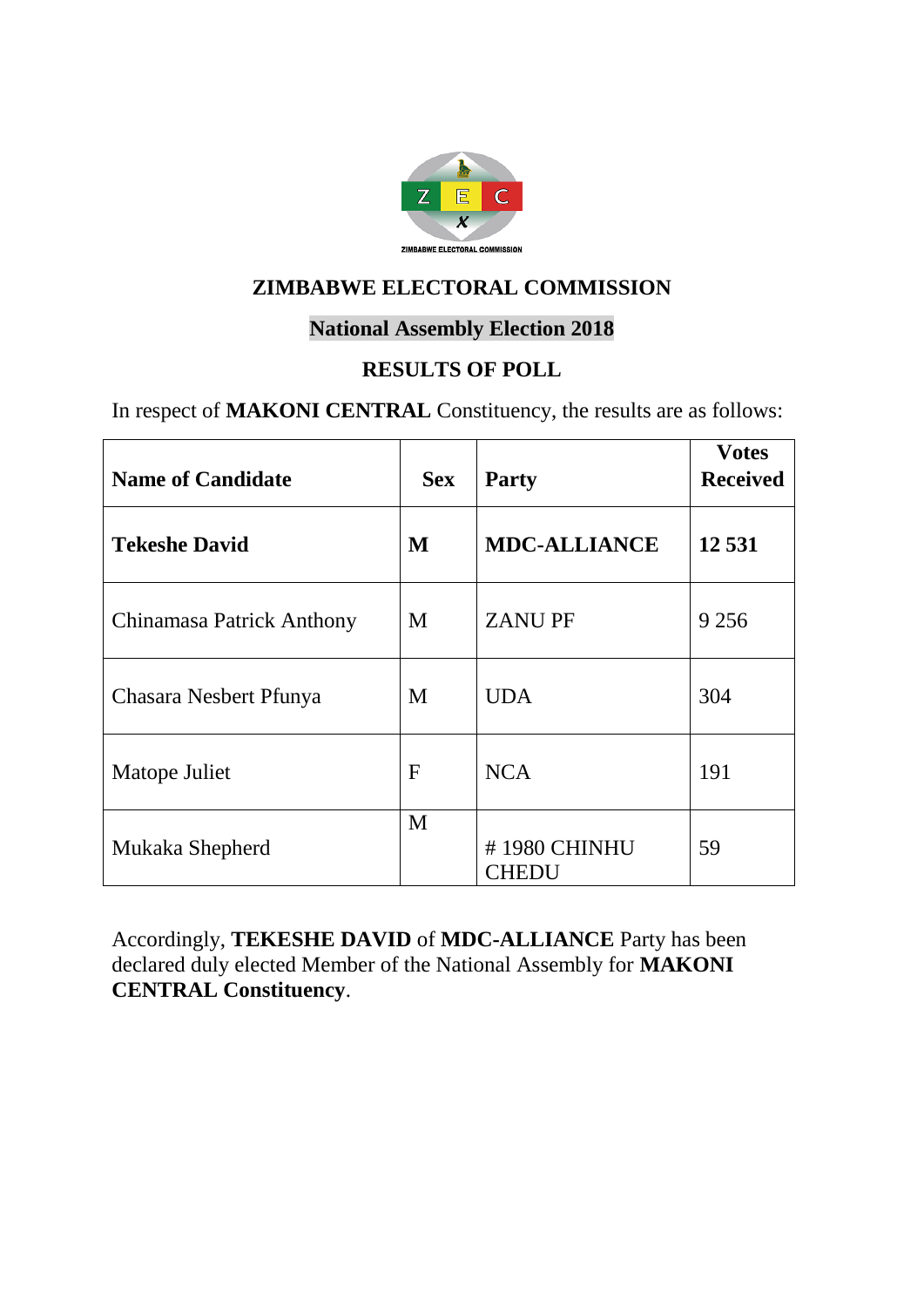

#### **National Assembly Election 2018**

#### **RESULTS OF POLL**

In respect of **MAKONI NORTH** Constituency, the results are as follows:

|                          |             |                     | <b>Votes</b>    |
|--------------------------|-------------|---------------------|-----------------|
| <b>Name of Candidate</b> | <b>Sex</b>  | <b>Party</b>        | <b>Received</b> |
|                          |             |                     |                 |
| Chigume Paul             | M           | Independent         | 435             |
| Chiro Joseph             | M           | <b>BZA</b>          | 186             |
| Kwangwa Virginia         | $\mathbf F$ | <b>NCA</b>          | 94              |
| Mabvepi Muwanga          | M           | <b>CODE</b>         | 224             |
| Manyengawana Moses       | M           | <b>MDC-Alliance</b> | 4941            |
| <b>Munetsi James</b>     | M           | <b>ZANUPF</b>       | 12 189          |
| Mupfapairi Brighton      | M           | Independent         | 468             |
| Nyawaranda Clever        | M           | <b>ZIPP</b>         | 77              |

Accordingly, **MUNETSI JAMES** of **ZANU-PF** Party, has been declared duly elected Member of the National Assembly for **MAKONI NORTH**  Constituency.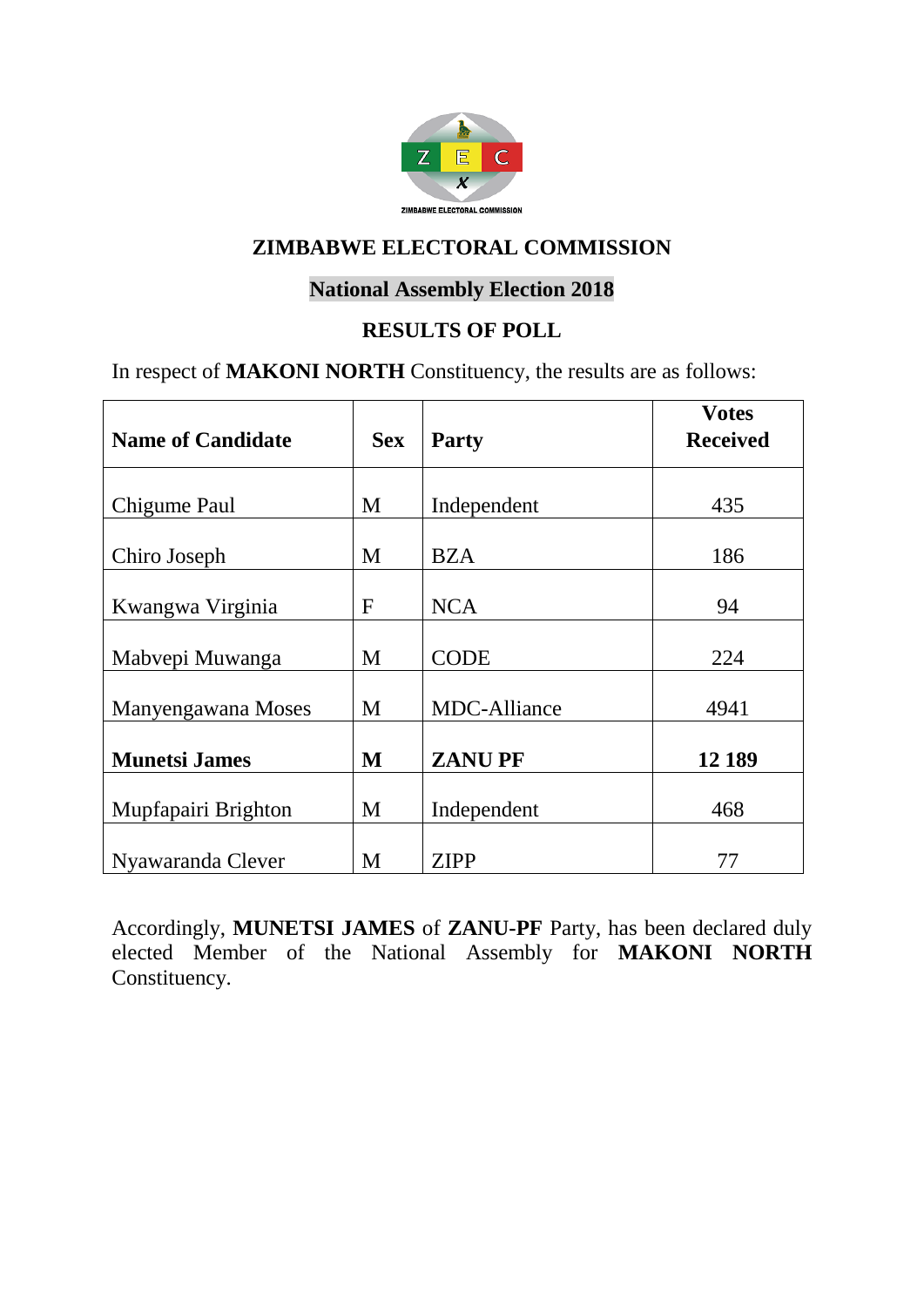

#### **National Assembly Election 2018**

#### **RESULTS OF POLL**

In respect of **MAKONI SOUTH** Constituency, the results are as follows:

| <b>Name of Candidate</b> | <b>Sex</b> | <b>Party</b>          | <b>Votes Received</b> |
|--------------------------|------------|-----------------------|-----------------------|
|                          | M          |                       |                       |
| Chiwukira Munodaani      |            | <b>PPPZ</b>           |                       |
| Gilbert                  |            |                       | 365                   |
|                          | M          |                       |                       |
| Kutiya John              |            | <b>MDC-ALLIANCE</b>   | 9 0 37                |
|                          |            |                       |                       |
| Mataranyika Dudzai       | M          | <b>ZANUPF</b>         |                       |
| <b>Misheck</b>           |            |                       | 11 622                |
|                          | M          |                       |                       |
| Mukunda David            |            | <b>NCA</b>            | 81                    |
|                          | M          | <b>FREEZIM</b>        |                       |
| Mupimbira Misheck        |            | <b>CONGRESS PARTY</b> | 108                   |
| Murerawanhu Obert        | M          | <b>ZIPP</b>           | 130                   |
|                          |            |                       |                       |
| Mvundura Itayi           | M          | <b>PRC</b>            | 131                   |
| Washington               |            |                       |                       |
|                          | M          |                       |                       |
| Samunumba Anderson       |            | #1980 Chinhu Chedu    | 67                    |

Accordingly, **MATARANYIKA DUDZAI MISHECK** of **ZANU PF** Party, has been declared duly elected Member of the National Assembly for **MAKONI SOUTH** Constituency.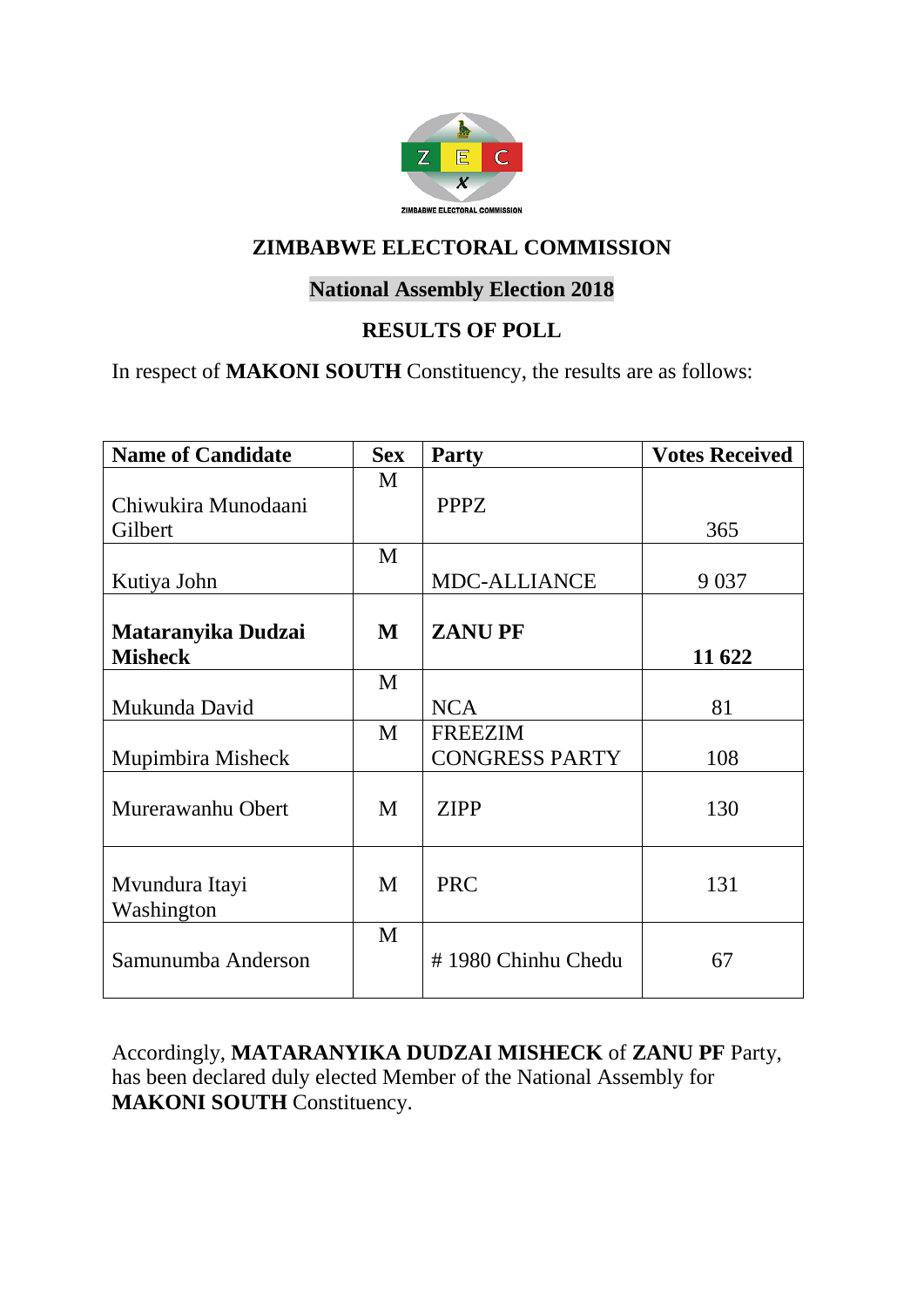

# **National Assembly Election 2018**

#### **RESULTS OF POLL**

In respect of **MAKONI WEST** Constituency, the results are as follows:

| <b>Name of Candidate</b>     | <b>Sex</b>   | <b>Party</b>                       | <b>Votes</b><br><b>Received</b> |
|------------------------------|--------------|------------------------------------|---------------------------------|
| Chinyadza Webber             | M            | MDC-T                              | 2 5 0 7                         |
| Danha Francis                | M            | #1980 Freedom Movement<br>Zimbabwe | 292                             |
| Govha Godfrey<br>Makwasha    | M            | <b>MDC-Alliance</b>                | 4 5 3 0                         |
| Kunze Pahwaringira<br>Veniah | $\mathbf{F}$ | <b>CODE</b>                        | 43                              |
| Kwanayi Josphine             | $F_{\rm}$    | <b>NCA</b>                         | 58                              |
| Mukucha Kenneth              | M            | <b>APC</b>                         | 70                              |
| <b>Muswere Jenfan</b>        | $\mathbf{M}$ | <b>ZANUPF</b>                      | 7772                            |
| Muteweye Silvester           | M            | <b>RPZ</b>                         | 51                              |
|                              |              |                                    |                                 |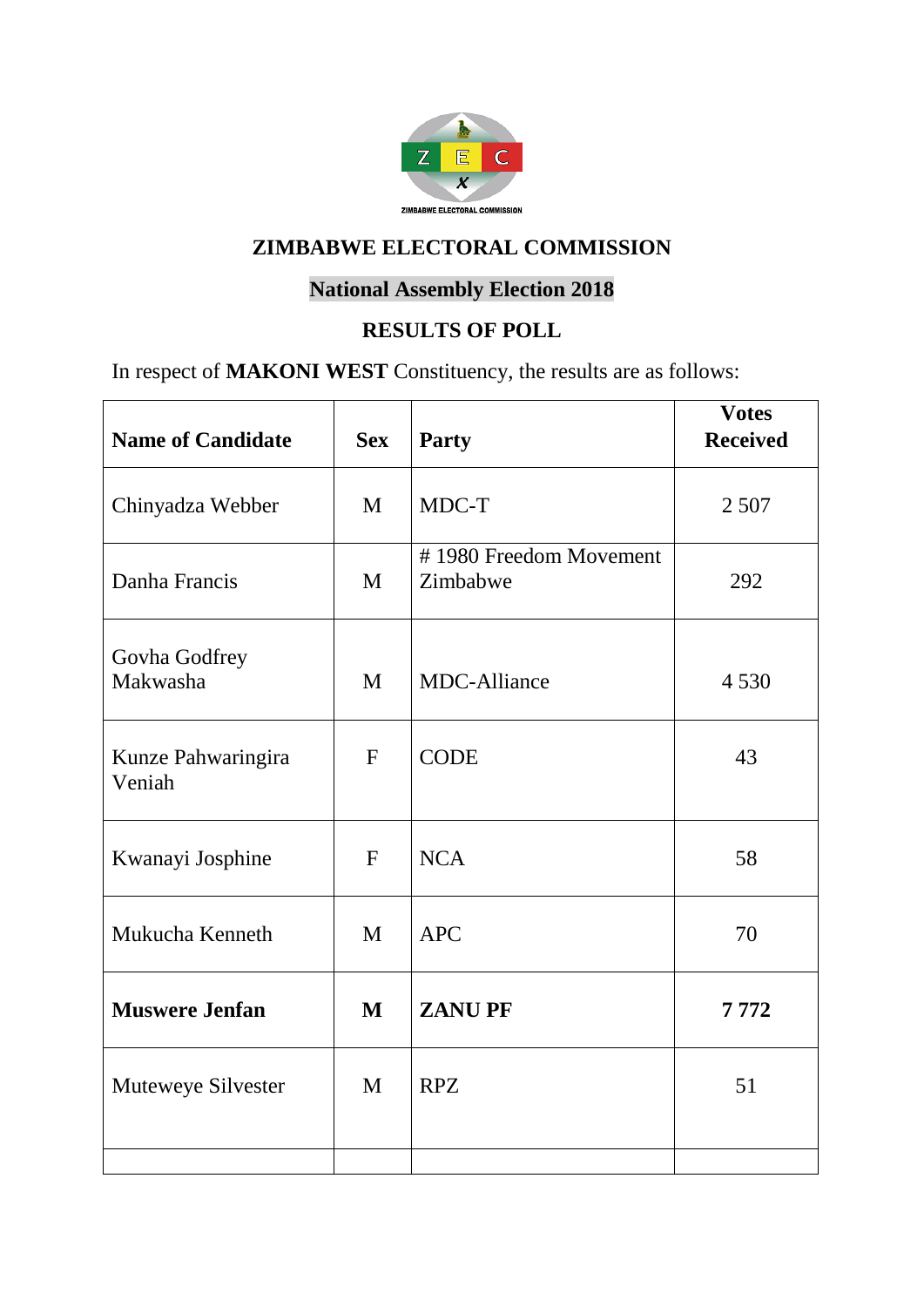| Ndlovu Nhlanhla | Μ | <b>ZIPP</b> |    |
|-----------------|---|-------------|----|
| Sambo Macdonald | M | <b>PRC</b>  | 54 |

Accordingly, **MUSWERE JENFAN** of **ZANU (PF)** Party, has been declared duly elected Member of the National Assembly for **MAKONI WEST Constituency**.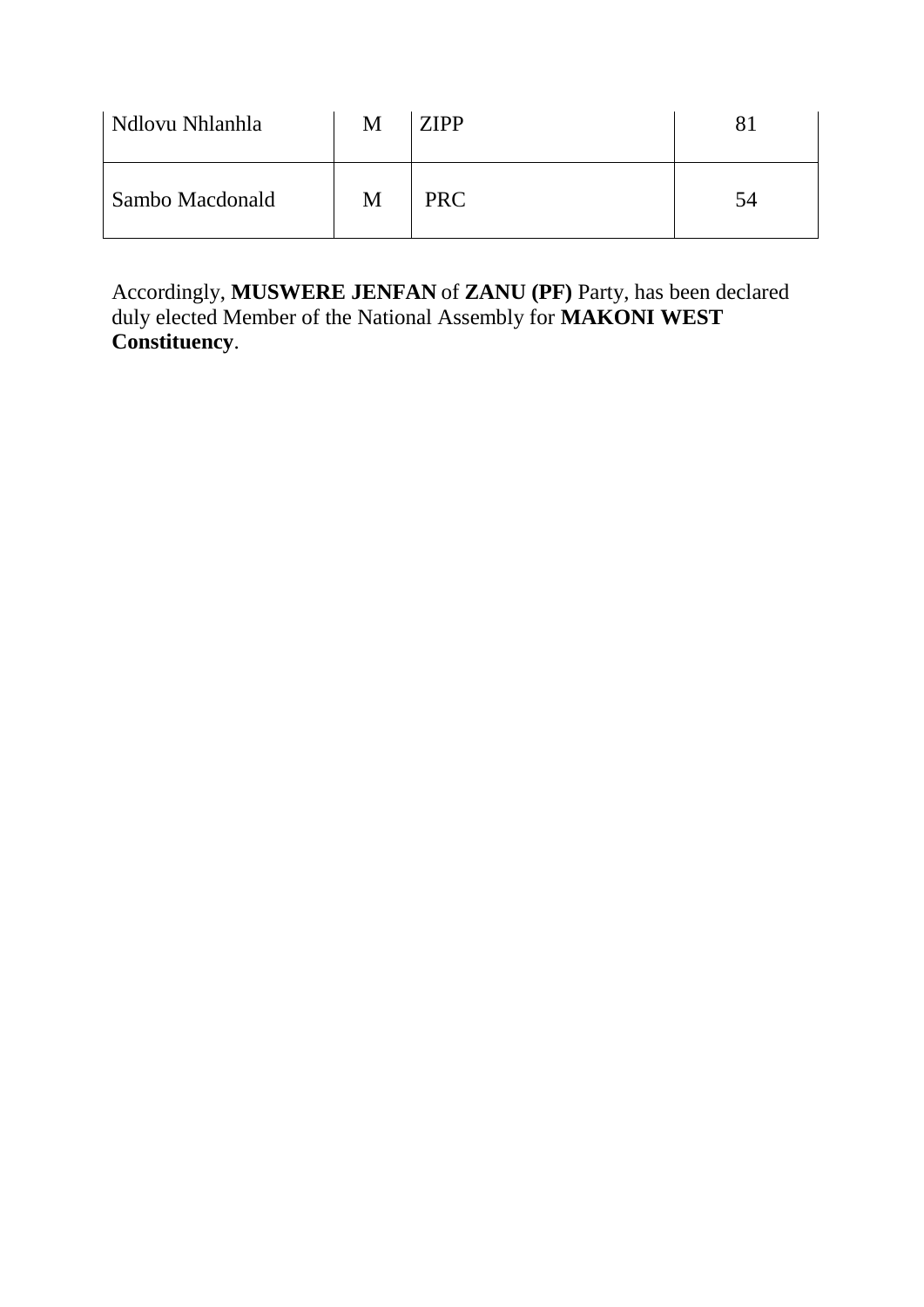

#### **National Assembly Election 2018**

#### **RESULTS OF POLL**

In respect of **MUSIKAVANHU** Constituency, the results are as follows:

| <b>Name of Candidate</b>                 | <b>Sex</b> | Party               | <b>Votes Received</b> |
|------------------------------------------|------------|---------------------|-----------------------|
| <b>MURIRE JOSHUA</b>                     | M          | <b>ZANUPF</b>       | 6 5 5 9               |
| <b>SIMANGO SIMON</b>                     | M          | <b>PRC</b>          | 1 0 29                |
| <b>SITHOLE SIFISO</b>                    | M          | <b>MDC-ALLIANCE</b> | 6 1 6 2               |
| <b>MUCHAURAYA</b><br><b>PISHAI</b>       | M          | <b>INDEPENDENT</b>  | 1855                  |
| <b>SITHOLE PAMBUKA</b><br><b>CANFRED</b> | M          | <b>NCA</b>          | 155                   |

Accordingly, **MURIRE JOSHUA** of **ZANU PF** Party, has been declared duly elected Member of the National Assembly for **MUSIKAVANHU** Constituency.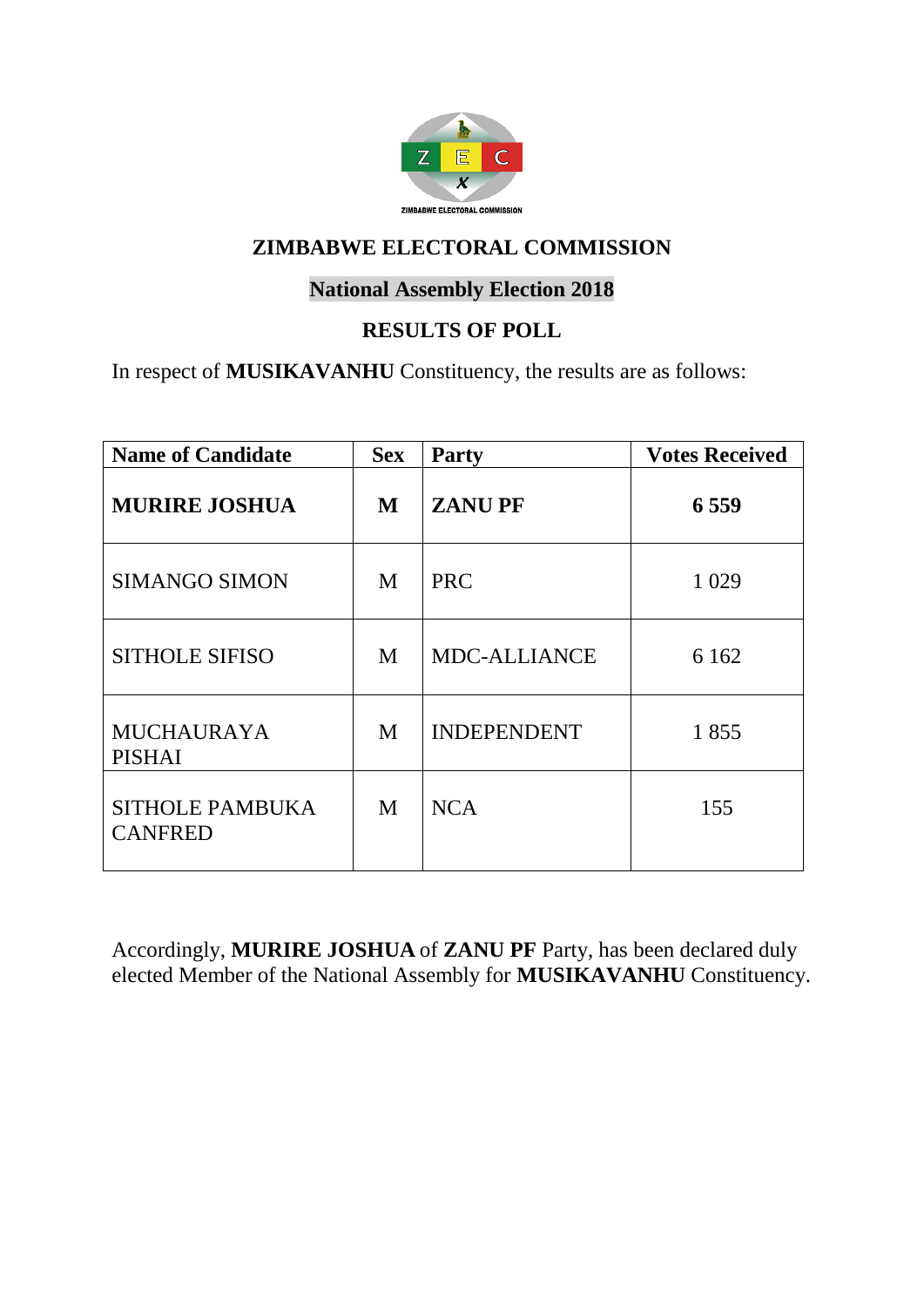

#### **National Assembly Election 2018**

#### **RESULTS OF POLL**

#### **In respect of MUTARE CENTRAL Constituency,the results are as follows:**

| <b>Sex</b>     | <b>Party</b>             | <b>Votes Received</b> |
|----------------|--------------------------|-----------------------|
| M              | Independent              | 192                   |
| M              | <b>MDC Alliance</b>      | 11950                 |
| M              | <b>NCA</b>               | 106                   |
| M              | Independent              | 251                   |
| M              | <b>ZIPP</b>              | 62                    |
| $\overline{F}$ | ZDU                      | 20                    |
| M              | <b>Coalition of Demo</b> | 11                    |
| M              | MDC T                    | 210                   |
| M              | <b>PRC</b>               | 50                    |
| F              | <b>ZANUPF</b>            | 5684                  |
| M              | Free Zim Congress        | 33                    |
|                |                          |                       |

**Accordingly, GONESE INNOCENT TINASHE of MDC ALLIANCE Party, has been declared duly elected Member of the National Assembly for MUTARE CENTRAL Constituency.**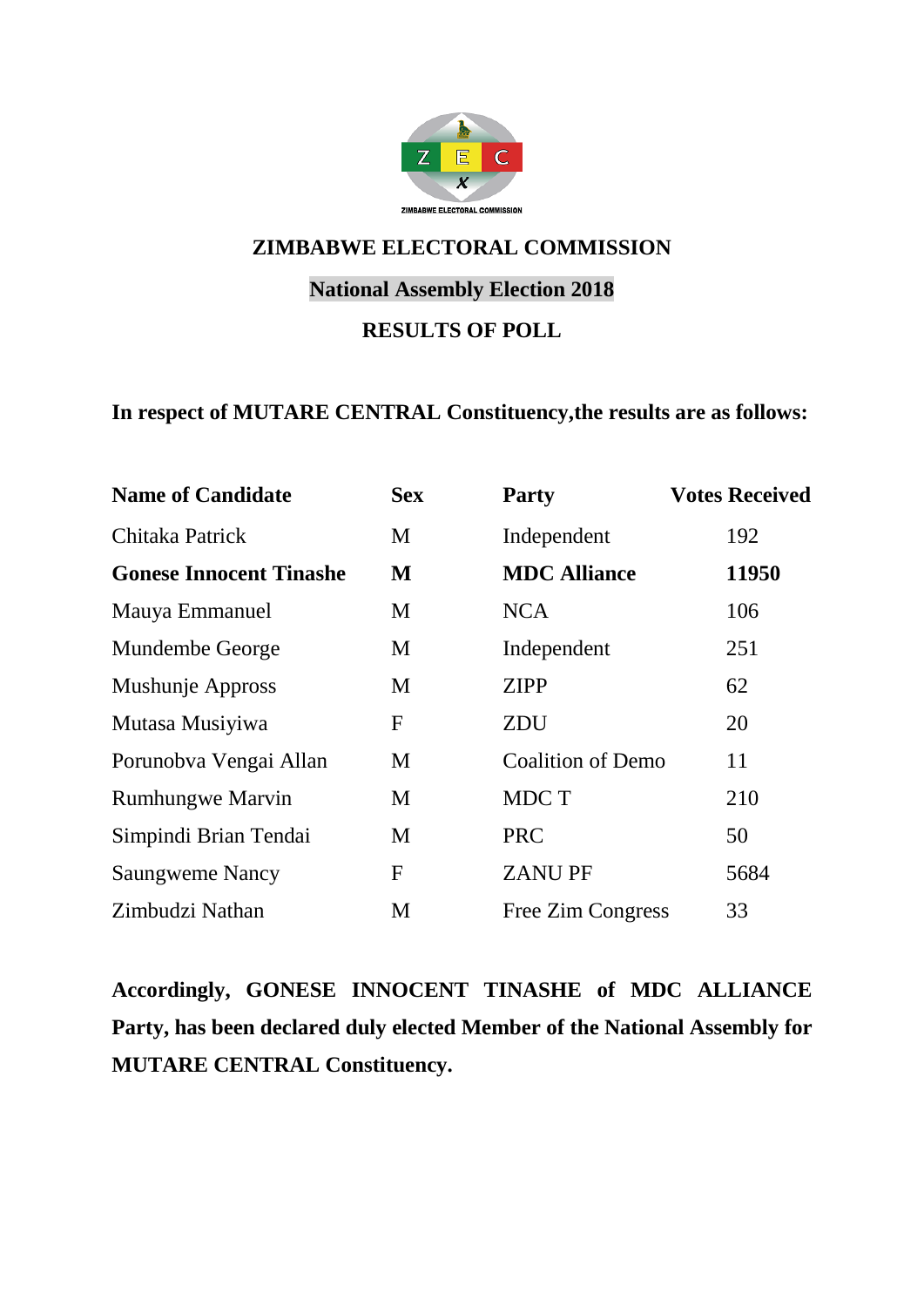

#### **National Assembly Election 2018**

#### **RESULTS OF POLL**

#### **In respect of MUTARE NORTH Constituency, the results are as follows:**

| <b>Name of Candidate</b> | <b>Sex</b>   | <b>Party</b>        | <b>Votes Received</b> |
|--------------------------|--------------|---------------------|-----------------------|
| <b>Madiro Michael</b>    | M            | <b>Zanu PF</b>      | 6511                  |
| Masiyakurima Agrippa     | M            | <b>NPF</b>          | 3229                  |
| Bopela                   |              |                     |                       |
| Matai Maud Ngonidzashe   | $\mathbf{F}$ | <b>ZIPP</b>         | 154                   |
| Matara Pedigree          | F            | <b>PRC</b>          | 137                   |
| Munyamana Godfrey        | M            | <b>MDC</b> Alliance | 3962                  |

**Accordingly, MADIRO MICHAEL of ZANU PF Party, has been declared duly elected Member of the National Assembly for MUTARE NORTH Constituency.**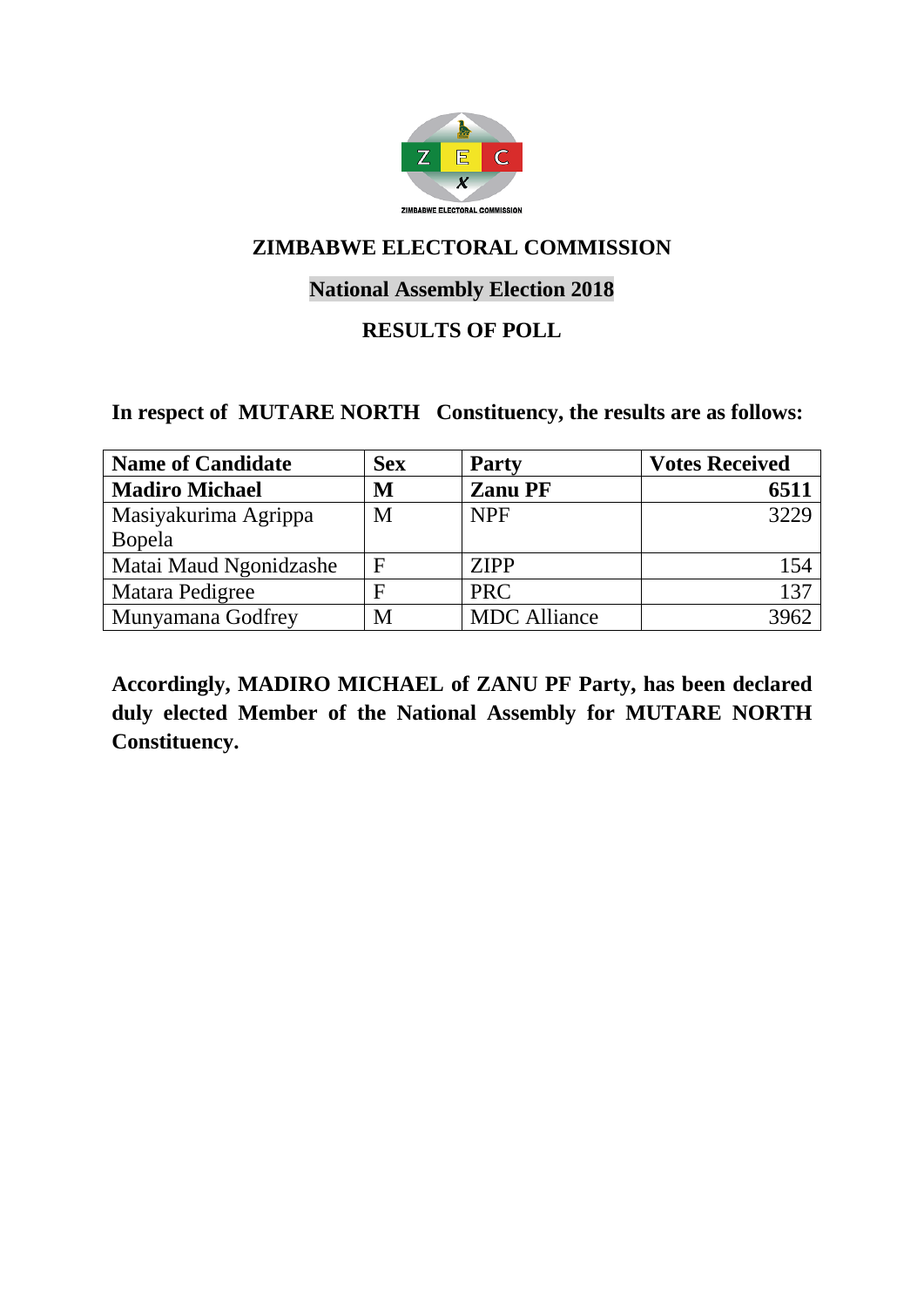

#### **National Assembly Election 2018**

## **RESULTS OF POLL**

In respect of **MUTARE SOUTH** Constituency, the results are as follows:

| <b>Name of Candidate</b> | <b>Sex</b> | Party              | <b>Votes</b><br><b>Received</b> |
|--------------------------|------------|--------------------|---------------------------------|
| Gwazaza Oliver           | M          | <b>INDEPENDENT</b> | 748                             |
| Jambaya Takunda          | M          | <b>NCA</b>         | 470                             |
| Machikiti Langton        | M          | <b>PRC</b>         | 237                             |
| Mangoyana Haward         | M          | <b>NPF</b>         | 449                             |
| Mapudzi Givemore         | M          | <b>ZIPP</b>        | 181                             |
| Mlambo Nelson            | M          | ZDU                | 105                             |
| Mukundidza Blessing      | M          | <b>APA</b>         | 138                             |
| <b>Ngome Jefry</b>       | M          | <b>ZANU PF</b>     | 16 495                          |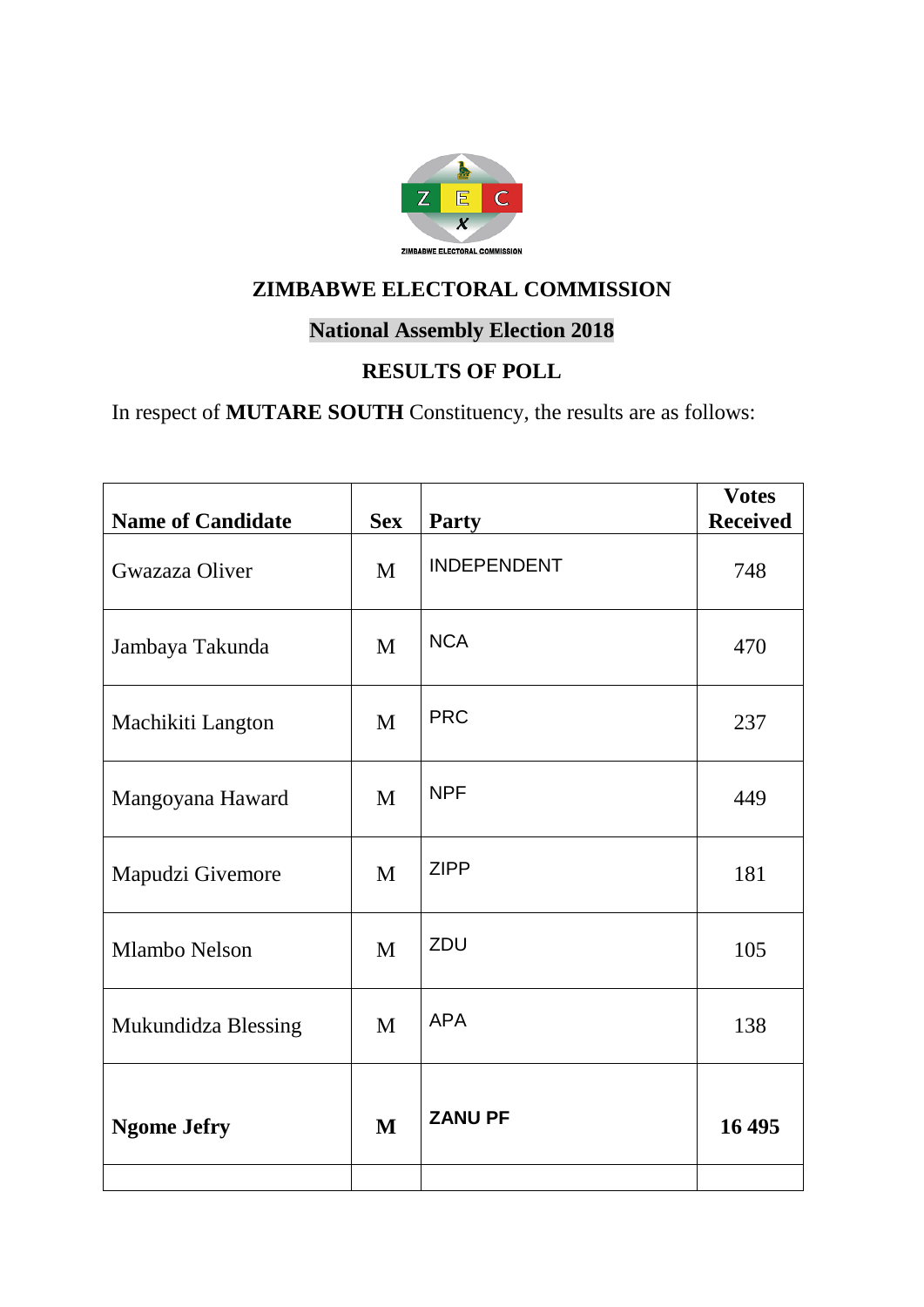| Puwai Gashirai            | M | <b>ZIPP</b>         | 182    |
|---------------------------|---|---------------------|--------|
| Saunyama Robert           | M | <b>MDC-ALLIANCE</b> | 10 050 |
| Taruvinga<br>Moreblessing | F | #1980 CHINHU CHEDU  | 71     |

Accordingly, **NGOME JEFRY** of **ZANU PF** Party, has been declared duly elected Member of the National Assembly for **MUTARE SOUTH**  Constituency.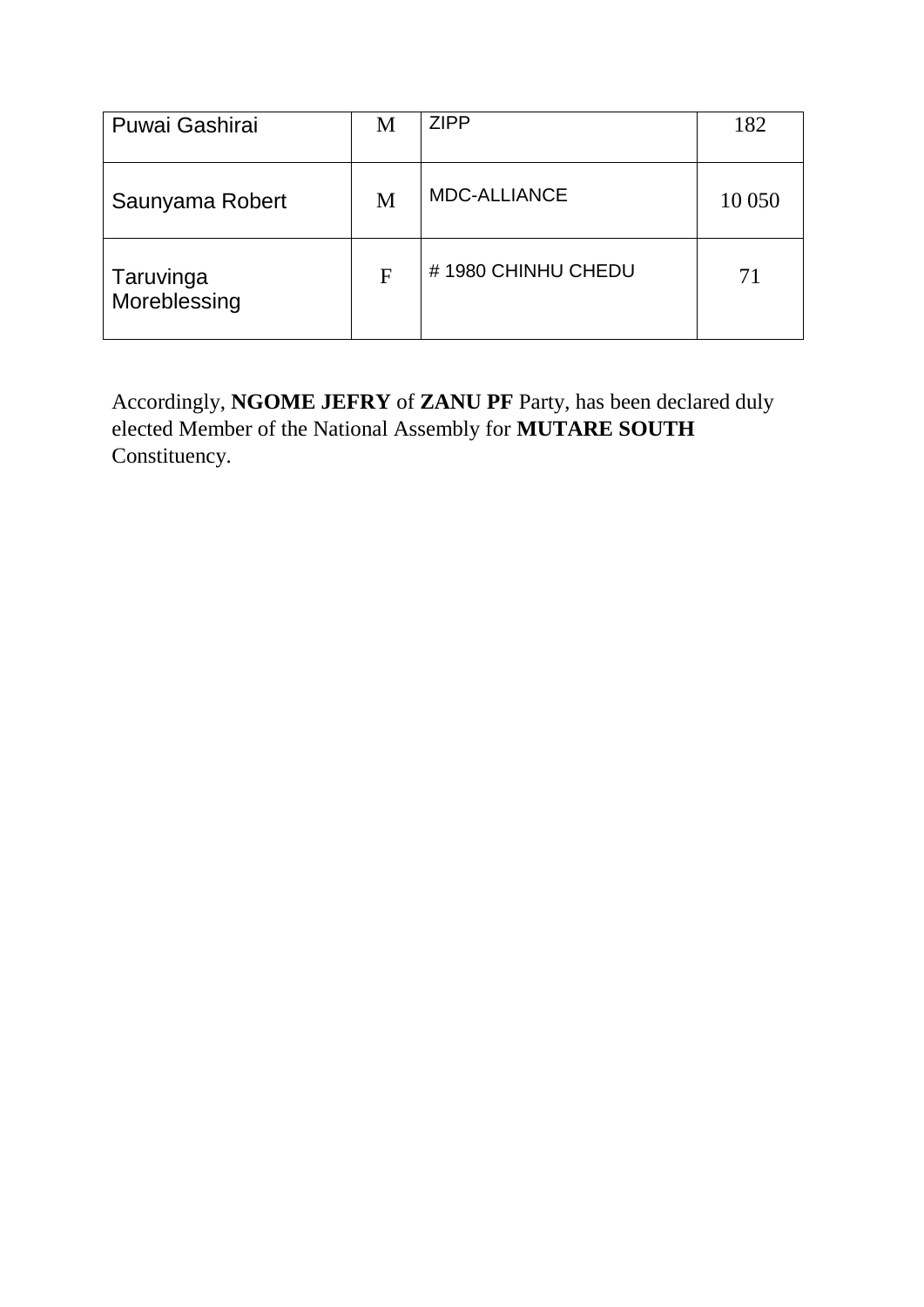

#### **National Assembly Election 2018**

#### **RESULTS OF POLL**

In respect of **MUTARE WEST** Constituency, the results are as follows:

| <b>Name of Candidate</b>                | <b>Sex</b> | <b>Party</b>        | <b>Votes Received</b> |
|-----------------------------------------|------------|---------------------|-----------------------|
| Marange Israel Smart                    | M          | <b>ZIPP</b>         | 853                   |
| Marange Rodwell<br>Shambare             | M          | <b>INDEPENDENT</b>  | 550                   |
| <b>Muchimwe Percy</b><br><b>Teedzai</b> | M          | <b>ZANU PF</b>      | 17871                 |
| Mudiwa Malvern                          | M          | <b>MDC-ALLIANCE</b> | 7920                  |
| Mudiwa Shuah                            | M          | <b>PRC</b>          | 476                   |
| Munjoma Thomas                          | M          | <b>INDEPENDENT</b>  | 964                   |
| Muzama Tariro                           | M          | <b>NCA</b>          | 116                   |
| Nhaitai Fungai                          | M          | <b>INDEPENDENT</b>  | 130                   |

Accordingly, **MUCHIMWE PERCY TEEDZAI** of **ZANU PF** Party, has been declared duly elected Member of the National Assembly for **MUTARE WEST** Constituency.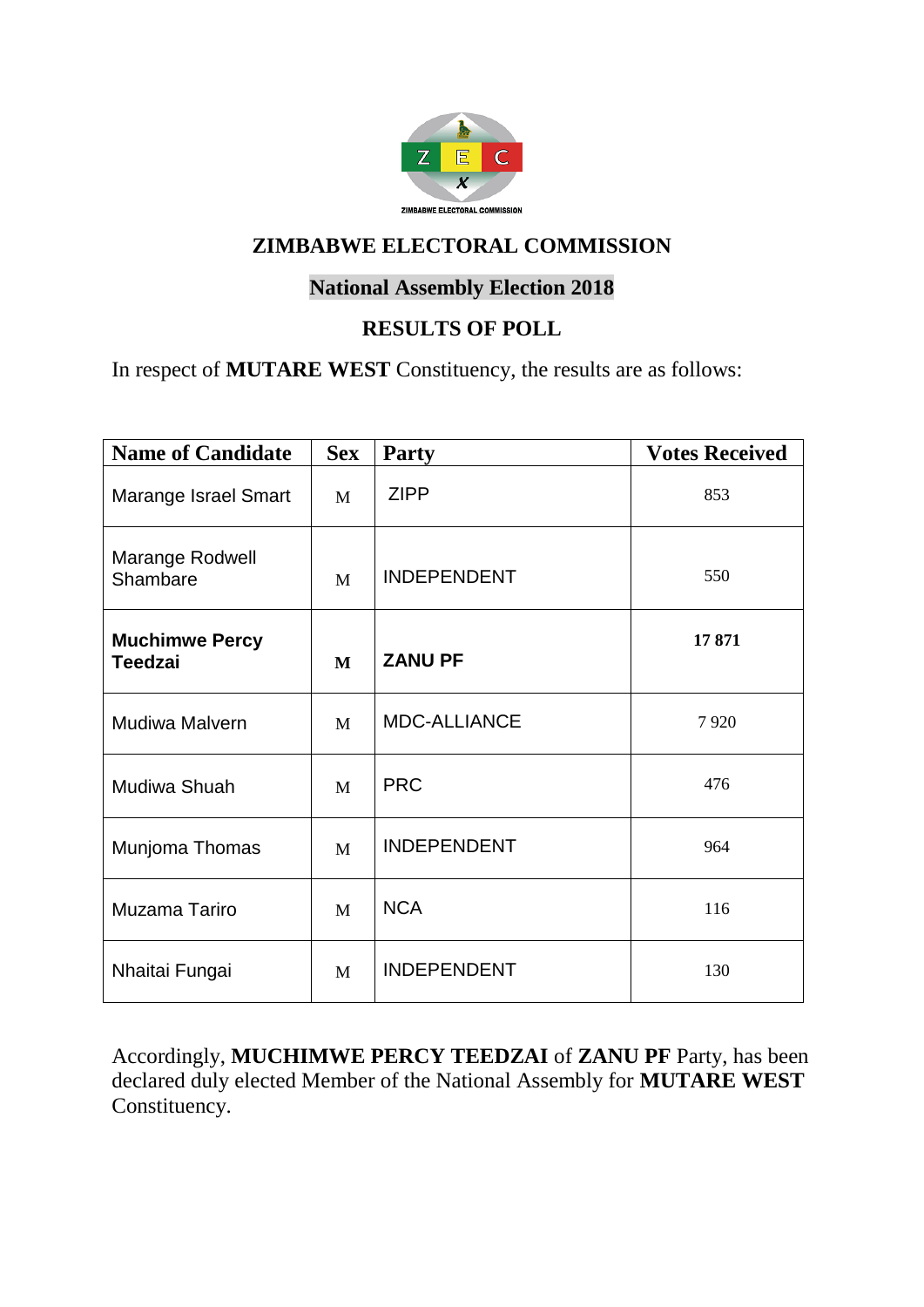

#### **National Assembly Election 2018**

#### **RESULTS OF POLL**

In respect of **MUTASA CENTRAL** Constituency, the results are as follows:

| <b>Name of Candidate</b>                 | <b>Sex</b>   | <b>Party</b>                  | <b>Votes</b><br><b>Received</b> |
|------------------------------------------|--------------|-------------------------------|---------------------------------|
| Chikuni Tapiwa Laxon                     | M            | ZDU                           | 297                             |
| Dzoma Ernest Kuziwa                      | M            | <b>NCA</b>                    | 163                             |
| Mapenzi Netsayi                          | $\mathbf{F}$ | MDC-T                         | 819                             |
| Mukura Norman Sarayi                     | M            | <b>ZIPP</b>                   | 99                              |
| <b>Mwashita Richard</b>                  | M            | Independent                   | 58                              |
| Sakupwanya Jefter Kuziwa                 | M            | <b>ZANU PF</b>                | 9621                            |
| <b>Saruwaka Trevor Jones</b><br>Lovelace | M            | <b>MDC-Alliance</b>           | 11 9 19                         |
| <b>Tande Confidence</b>                  | $\mathbf F$  | <b>FreeZim Congress Party</b> | 30                              |

Accordingly, **SARUWAKA TREVOR JONES LOVELACE** of **MDC-ALLIANCE** Party, has been declared duly elected Member of the National Assembly for **MUTASA CENTRAL** Constituency.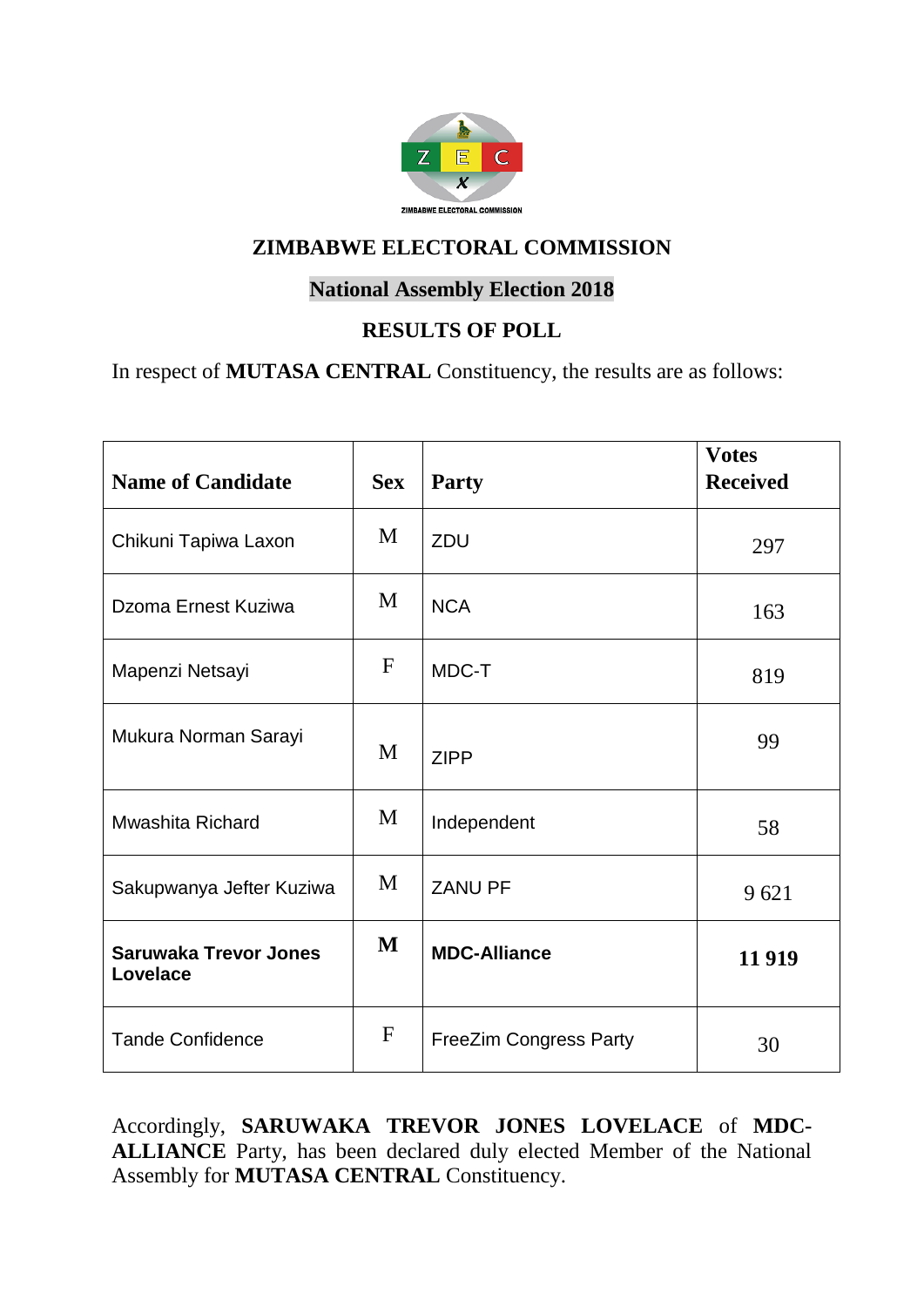

#### **National Assembly Election 2018**

## **RESULTS OF POLL**

In respect of **MUTASA NORTH** Constituency, the results are as follows:

| <b>Name of Candidate</b> | <b>Sex</b> | <b>Party</b>        | <b>Votes</b><br><b>Received</b> |
|--------------------------|------------|---------------------|---------------------------------|
| Chideya Shepherd Tapuwa  | M          | <b>ZIPP</b>         | 712                             |
| Chimhini David Antony    | M          | <b>MDC-Alliance</b> | 11635                           |
| Chiremba John            | M          | <b>CODE</b>         | 153                             |
| <b>Madiwa Chido</b>      | F          | <b>ZANU PF</b>      | 11913                           |
| Masamvu James Tawanda    | M          | Independent         | 1060                            |
| Mudowaya Shadreck Steven | M          | MDC-T               | 0                               |

Accordingly, **MADIWA CHIDO** of **ZANU PF** Party, has been declared duly elected Member of the National Assembly for **MUTASA NORTH Constituency**.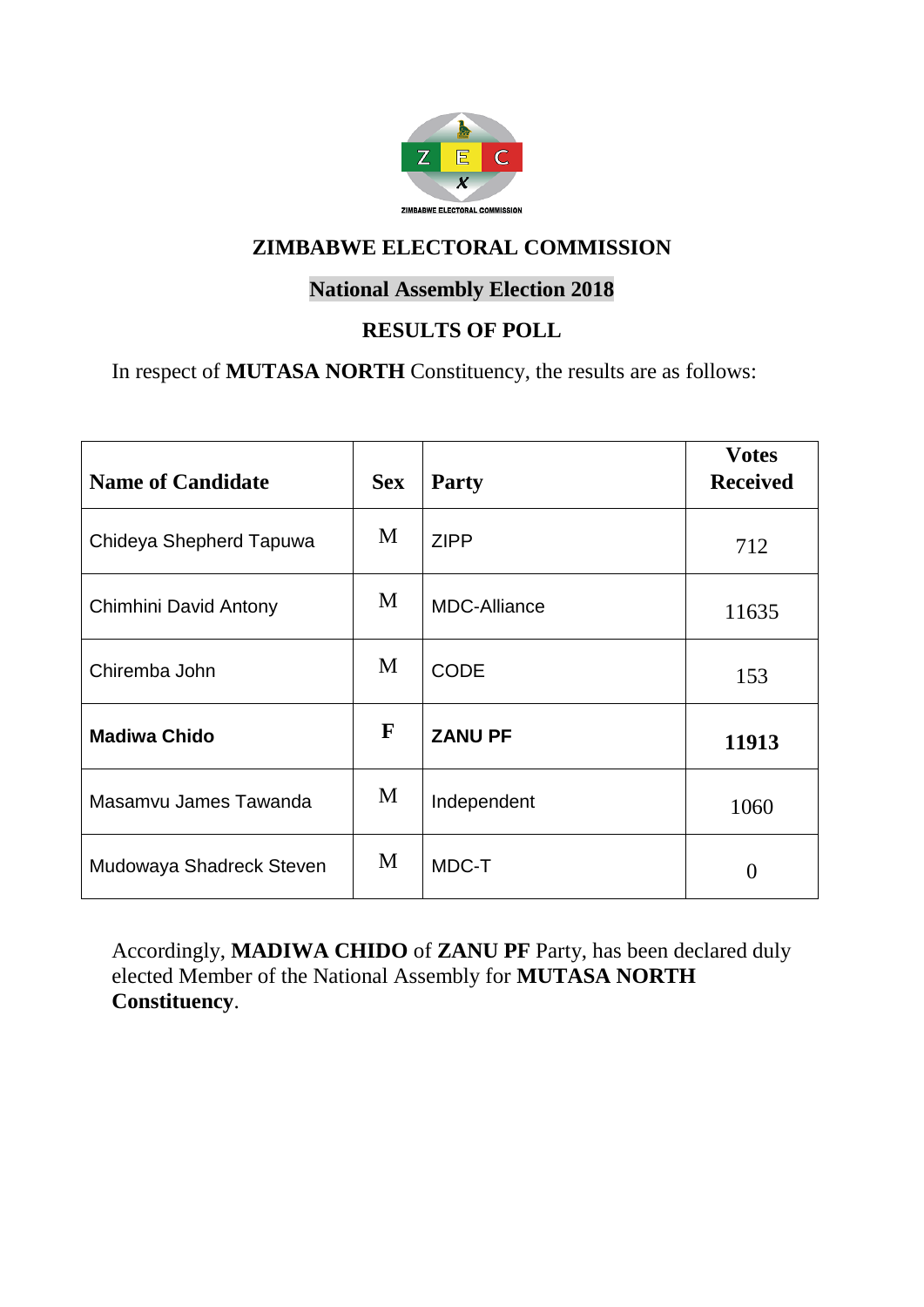

#### **National Assembly Election 2018**

#### **RESULTS OF POLL**

In respect of **MUTASA SOUTH** Constituency, the results are as follows:

| <b>Name of Candidate</b>       | <b>Sex</b> | Party                                   | <b>Votes Received</b> |
|--------------------------------|------------|-----------------------------------------|-----------------------|
| Mugadza Misheck                | M          | <b>ZANU PF</b>                          | 12736                 |
| Mukarakate Anyway              | M          | <b>FREEZIM CONGRESS</b><br><b>PARTY</b> | 201                   |
| <b>Munyoro Learnmore</b>       | M          | <b>ZIPP</b>                             | 185                   |
| Murahwa Daniel<br>Ngonidzaishe | M          | <b>PRC</b>                              | 168                   |
| Nyakunu Walter                 | M          | <b>APA</b>                              | 144                   |
| <b>Sande Patrick</b>           | M          | ZDU                                     | 128                   |
| <b>Tsunga Regai</b>            | M          | <b>MDC-ALLIANCE</b>                     | 14783                 |

Accordingly, **TSUNGA REGAI of MDC-ALLIANCE** Party, has been declared duly elected Member of the National Assembly for **MUTASA SOUTH** Constituency.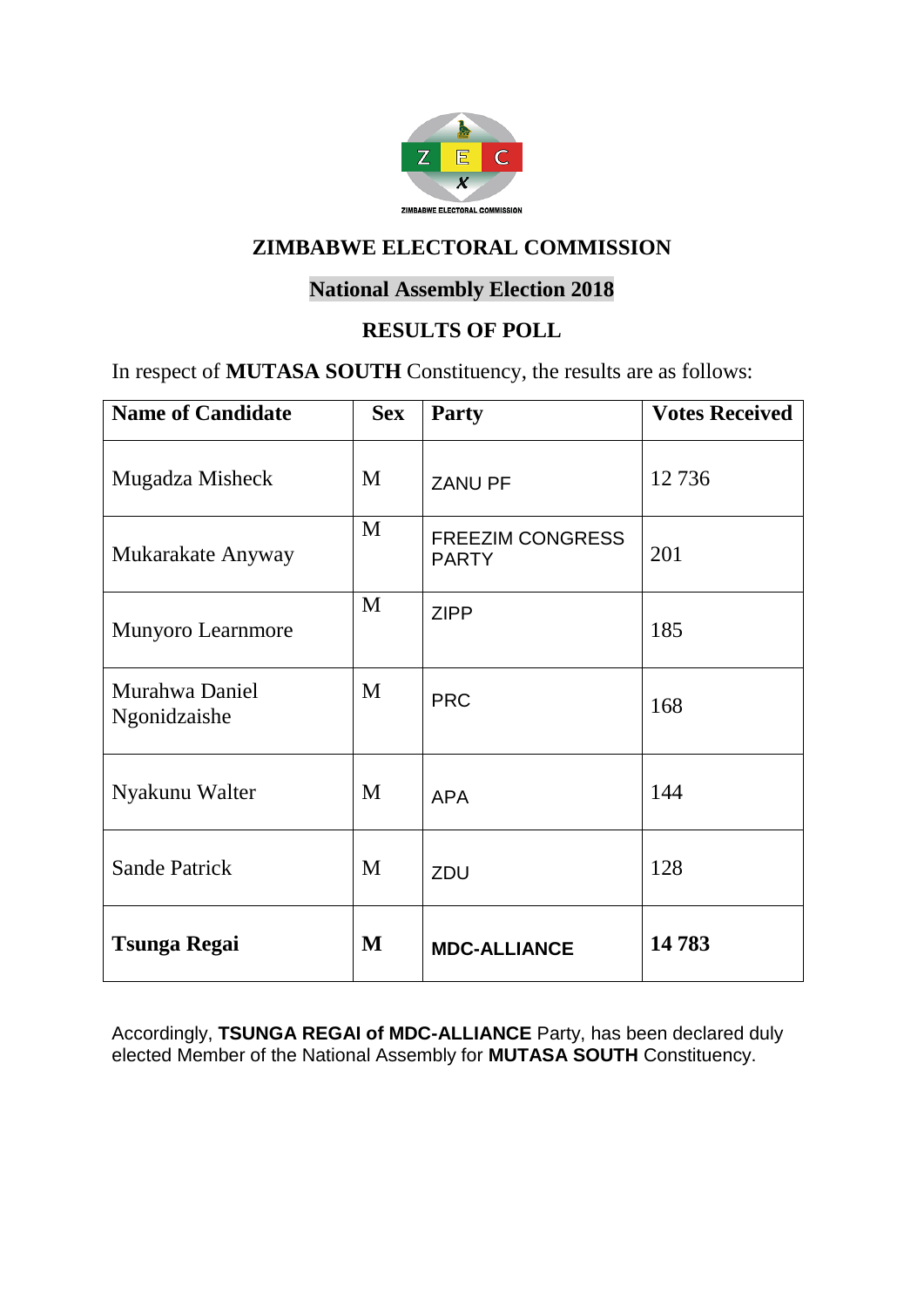

## **National Assembly Election 2018**

## **RESULTS OF POLL**

In respect of **NYANGA NORTH** Constituency, the results are as follows:

| <b>Name of Candidate</b>      | <b>Sex</b>   | <b>Party</b>                  | <b>Votes</b><br><b>Received</b> |
|-------------------------------|--------------|-------------------------------|---------------------------------|
| Chatsanga Sarudzai            | $\mathbf{F}$ | <b>INDEPENDENT</b>            | 1967                            |
| Chibvura Lovemore             | M            | <b>NPF</b>                    | 362                             |
| Kapomba Maxwell               | M            | <b>PRC</b>                    | 212                             |
| <b>Kicheni Blessing Bruce</b> | M            | <b>FREEZIM CONGRESS PARTY</b> | 121                             |
| Matoro Solomon Chenjerai      | M            | <b>MDC-ALLIANCE</b>           | 6 7 5 0                         |
| <b>Sanyatwe Chido</b>         | F            | <b>ZANU PF</b>                | 14 167                          |

Accordingly, **SANYATWE CHIDO** of **ZANU-PF** Party, has been declared duly elected Member of the National Assembly for **NYANGA NORTH**  Constituency.